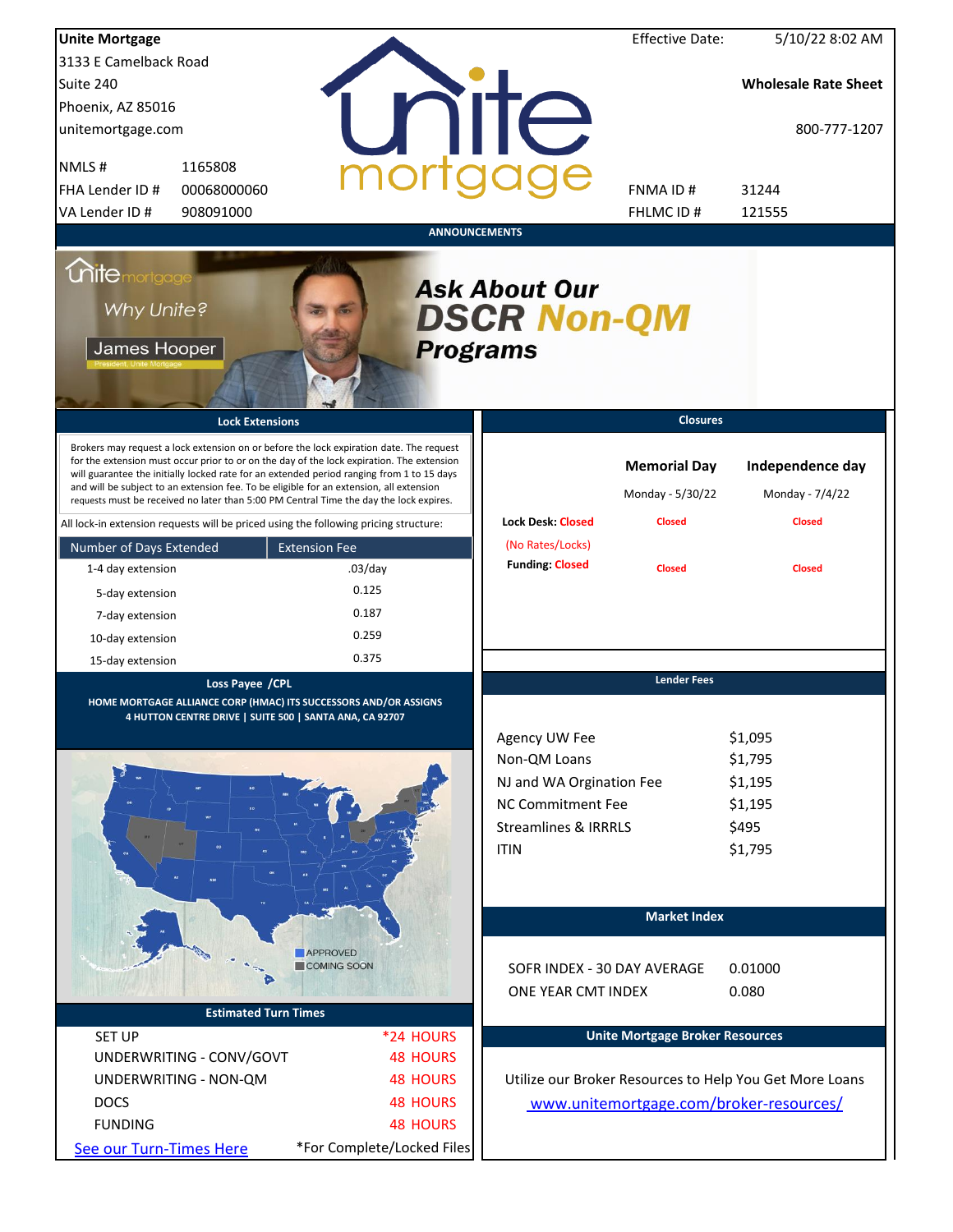

#### **Rates are subject to change without prior notice Not for Public View • For Professional Use Only**

Price Change Effective: 9:00 AM PST

**Lock Desk**

[locks@unitemtg](mailto:locks@unitemtg.com).com File Update: 10-May-2022 7:03 AM Effective Date: 10-May-2022 Lock Hours: 9:00 A.M. - 3:00 P.M. PST

# **INVESTOR PRIME**

| <b>30 DAY PRICING</b> |                |                 |  |  |  |  |  |  |
|-----------------------|----------------|-----------------|--|--|--|--|--|--|
| <b>RATE</b>           | <b>5/6 ARM</b> | <b>30YR FIX</b> |  |  |  |  |  |  |
| 8.750                 | 102.5000       | 102.2500        |  |  |  |  |  |  |
| 8.625                 | 102.3750       | 102.1250        |  |  |  |  |  |  |
| 8.500                 | 102.2500       | 102.0000        |  |  |  |  |  |  |
| 8.375                 | 102.1250       | 101.8750        |  |  |  |  |  |  |
| 8.250                 | 102.0000       | 101.7500        |  |  |  |  |  |  |
| 8.125                 | 101.8750       | 101.6250        |  |  |  |  |  |  |
| 8.000                 | 101.7500       | 101.5000        |  |  |  |  |  |  |
| 7.875                 | 101.6250       | 101.3750        |  |  |  |  |  |  |
| 7.750                 | 101.5000       | 101.2500        |  |  |  |  |  |  |
| 7.625                 | 101.3750       | 101.1250        |  |  |  |  |  |  |
| 7.500                 | 101.2500       | 101.0000        |  |  |  |  |  |  |
| 7.375                 | 101.1250       | 100.8750        |  |  |  |  |  |  |
| 7.250                 | 101.0000       | 100.7500        |  |  |  |  |  |  |
| 7.125                 | 100.8750       | 100.6250        |  |  |  |  |  |  |
| 7.000                 | 100.6250       | 100.3750        |  |  |  |  |  |  |
| 6.875                 | 100.3750       | 100.1250        |  |  |  |  |  |  |
| 6.750                 | 100.1250       | 99.8750         |  |  |  |  |  |  |
| 6.625                 | 99.8750        | 99.6250         |  |  |  |  |  |  |
| 6.500                 | 99.5000        | 99.2500         |  |  |  |  |  |  |
| 6.375                 | 99.1250        | 98.8750         |  |  |  |  |  |  |
| 6.250                 | 98.6250        | 98.3750         |  |  |  |  |  |  |
| 6.125                 | 98.1250        | 97.8750         |  |  |  |  |  |  |
|                       |                |                 |  |  |  |  |  |  |

| <b>MAX PRICING</b> (Lower of Price or Premium) |          |  |  |  |  |  |  |
|------------------------------------------------|----------|--|--|--|--|--|--|
| No Prepay - Hard                               | 98 7500  |  |  |  |  |  |  |
| 1yr Prepay - Hard                              | 99 8750  |  |  |  |  |  |  |
| 2yr Prepay - Hard                              | 100 1250 |  |  |  |  |  |  |
| 3yr Prepay - Hard                              | 100.3750 |  |  |  |  |  |  |
| 4yr Prepay - Hard                              | 100 6250 |  |  |  |  |  |  |
| 5yr Prepay - Hard                              | 100 8750 |  |  |  |  |  |  |
|                                                |          |  |  |  |  |  |  |
| <b>ARM MARGIN</b>                              |          |  |  |  |  |  |  |
| 5.000                                          | SOFR     |  |  |  |  |  |  |
|                                                |          |  |  |  |  |  |  |
| <b>LOCK FEES</b>                               |          |  |  |  |  |  |  |
| Relock Fee:                                    | 250      |  |  |  |  |  |  |
| Extension Fee Per Diem:                        | .030     |  |  |  |  |  |  |
| <b>Extension Max:</b>                          | 15 Days  |  |  |  |  |  |  |

|                      | <b>30 DAY PRICING</b>                                  |                      |                |                                 | <b>PRICING ADJUSTMENTS</b>             |                    |                    |                    |                    |                    |                    |                            |
|----------------------|--------------------------------------------------------|----------------------|----------------|---------------------------------|----------------------------------------|--------------------|--------------------|--------------------|--------------------|--------------------|--------------------|----------------------------|
| <b>RATE</b><br>8.750 | <b>5/6 ARM</b><br>102.5000                             | 30YR FIX<br>102.2500 |                | <b>Documentation</b>            | <b>Credit Score</b>                    | $00.01 - 50$       | $50.01 - 55$       | 55.01-60           | LTV<br>60.01-65    | 65.01-70           | 70.01-75           | 75.01-80                   |
| 8.625                | 102.3750                                               | 102.1250             |                |                                 | 2780                                   | (0.250)            | (0.375)            | (0.500)            | (0.625)            | (0.875)            | (1.125)            | (1.750)                    |
| 8.500                | 102.2500                                               | 102.0000             |                |                                 | 760 - 779                              | (0.375)            | (0.375)            | (0.625)            | (0.875)            | (1.000)            | (1.375)            | (2.000)                    |
| 8.375                | 102.1250                                               | 101.8750             |                | 740 - 759                       |                                        | (0.375)            | (0.500)            | (0.750)            | (1.000)            | (1.250)            | (1.625)            | (2.250)                    |
| 8.250                | 102.0000                                               | 101.7500             |                |                                 | 720 - 739                              | (0.500)            | (0.625)            | (0.875)            | (1.125)            | (1.500)            | (2.000)            | (2.750)                    |
| 8.125<br>8.000       | 101.8750<br>101.7500                                   | 101.6250<br>101.5000 |                | <b>DSCR</b>                     | 700 - 719<br>680 - 699                 | (0.625)<br>(0.875) | (0.750)<br>(1.000) | (1.000)<br>(1.250) | (1.375)<br>(1.750) | (1.875)<br>(2.250) | (2.500)<br>(3.000) | (3.500)<br>(3.875)         |
| 7.875                | 101.6250                                               | 101.3750             |                |                                 | $660 - 679$                            | (1.375)            | (1.500)            | (1.625)            | (2.250)            | (3.125)            | (3.750)            | (4.500)                    |
| 7.750                | 101.5000                                               | 101.2500             |                |                                 | 640 - 659                              | (1.875)            | (2.000)            | (2.125)            | (2.750)            | (3.625)            | (4.750)            | #N/A                       |
| 7.625                | 101.3750                                               | 101.1250             |                |                                 | $620 - 639$                            | (2.375)            | (2.500)            | (2.625)            | (3.250)            | (4.125)            | $\#N/A$            | $\#N/A$                    |
| 7.500                | 101.2500                                               | 101.0000             |                |                                 | : 780                                  | (0.125)            | (0.250)            | (0.250)            | (0.375)            | (0.500)            | (0.625)            | (0.875)                    |
| 7.375                | 101.1250                                               | 100.8750             |                |                                 | 760 - 779                              | (0.250)            | (0.250)            | (0.250)            | (0.500)            | (0.625)            | (0.750)            | (1.125)                    |
| 7.250<br>7.125       | 101.0000                                               | 100.7500<br>100.6250 |                |                                 | 740 - 759<br>720 - 739                 | (0.250)<br>(0.250) | (0.250)<br>(0.375) | (0.250)<br>(0.375) | (0.625)<br>(0.750) | (0.750)<br>(0.875) | (1.000)<br>(1.125) | (1.375)<br>(1.625)         |
| 7.000                | 100.8750<br>100.6250                                   | 100.3750             |                | Bank Statements (12 & 24)       | 700 - 719                              | (0.375)            | (0.375)            | (0.625)            | (0.875)            | (1.125)            | (1.500)            | (2.000)                    |
| 6.875                | 100.3750                                               | 100.1250             |                |                                 | 680 - 699                              | (0.375)            | (0.500)            | (0.750)            | (1.000)            | (1.375)            | (1.750)            | (2.500)                    |
| 6.750                | 100.1250                                               | 99.8750              |                |                                 | $660 - 679$                            | (0.500)            | (0.750)            | (1.000)            | (1.500)            | (2.250)            | (2.750)            | (3.500)                    |
| 6.625                | 99.8750                                                | 99.6250              |                |                                 | $640 - 659$                            | (0.750)            | (1.000)            | (1.250)            | (1.750)            | (2.500)            | (3.125)            | #N//                       |
| 6.500                | 99.5000                                                | 99.2500              |                |                                 | $620 - 639$                            | (1.250)            | (1.500)            | (1.750)            | (2.250)            | (3.000)            | #N/A               | $\#N/A$                    |
| 6.375                | 99.1250                                                | 98.8750              |                |                                 | $\geq 780$                             | (0.125)            | (0.250)            | (0.250)            | (0.625)            | (0.875)            | (1.125)            | $\# \mathbb{N}/\mathbb{A}$ |
| 6.250<br>6.125       | 98.6250<br>98.1250                                     | 98.3750<br>97.8750   |                |                                 | 760 - 779<br>740 - 759                 | (0.125)<br>(0.250) | (0.250)<br>(0.250) | (0.375)<br>(0.500) | (0.750)<br>(0.875) | (1.000)<br>(1.125) | (1.375)<br>(1.625) | $\#N/A$<br>#N/A            |
|                      |                                                        |                      |                |                                 | 720 - 739                              | (0.375)            | (0.500)            | (0.625)            | (1.000)            | (1.500)            | (2.000)            | $\#N/A$                    |
|                      |                                                        |                      |                | <b>Asset Depletion</b>          | 700 - 719                              | (0.500)            | (0.625)            | (1.000)            | (1.375)            | (1.875)            | (2.500)            | $\#N/A$                    |
|                      |                                                        |                      |                |                                 | 680 - 699                              | (0.625)            | (0.750)            | (1.250)            | (1.750)            | (2.250)            | (3.000)            | $\#N/A$                    |
|                      |                                                        |                      |                |                                 | $660 - 679$                            | (0.750)            | (1.000)            | (1.500)            | (2.250)            | (3.125)            | #N/A               | $\# \mathbb{N}/\mathbb{A}$ |
|                      |                                                        |                      |                |                                 | $640 - 659$                            | (1.250)            | (1.500)            | (2.000)            | (2.750)            | (3.625)            | #N/A               | #N/ $\rho$                 |
|                      |                                                        |                      |                |                                 | 620 - 639<br>2780                      | (1.750)<br>(0.625) | (2.000)<br>(0.750) | (2.500)<br>(0.750) | (3.250)<br>(1.125) | #N/A<br>(1.375)    | #N/A<br>(1.625)    | #N/A<br>#N/A               |
| No Prepay - Hard     | MAX PRICING (Lower of Price or Premium)                | 98.7500              |                |                                 | 760 - 779                              | (0.625)            | (0.750)            | (0.875)            | (1.250)            | (1.500)            | (1.875)            | #N/ $\rho$                 |
| 1yr Prepay - Hard    |                                                        | 99.8750              |                |                                 | 740 - 759                              | (0.750)            | (0.750)            | (1.000)            | (1.375)            | (1.625)            | (2.125)            | #N/A                       |
| 2yr Prepay - Hard    |                                                        | 100.1250             |                |                                 | 720 - 739                              | (0.875)            | (1.000)            | (1.125)            | (1.500)            | (2.000)            | (2.500)            | $\#N/A$                    |
| 3yr Prepay - Hard    |                                                        | 100.3750             | <b>P&amp;L</b> |                                 | 700 - 719<br>680 - 699                 | (1.000)            | (1.125)            | (1.500)            | (1.875)            | (2.375)            | (3.000)            | #N/A                       |
| 4yr Prepay - Hard    |                                                        | 100.6250             |                |                                 |                                        | (1.125)            | (1.250)            | (1.750)            | (2.250)            | (2.750)            | (3.500)            | #N/A                       |
| 5yr Prepay - Hard    |                                                        | 100.8750             |                |                                 | $660 - 679$<br>540 - 659               | (1.250)<br>(1.750) | (1.500)<br>(2.000) | (2.000)<br>(2.500) | (2.750)<br>(3.250) | (3.625)<br>(4.125) | #N/A<br>#N//       | #N/A<br>#N/ $\rho$         |
|                      | <b>ARM MARGIN</b>                                      |                      |                |                                 | $620 - 639$                            | (2.250)            | (2.500)            | (3.000)            | (3.750)            | $\#N/A$            | #N/A               | $\#N/A$                    |
|                      | 5.000                                                  | SOFR                 |                |                                 | $\geq 780$                             | 0.000              | 0.000              | 0.000              | (0.250)            | (0.375)            | (0.375)            | (0.500)                    |
|                      |                                                        |                      |                |                                 | 760 - 779                              | 0.000              | 0.000              | 0.000              | (0.250)            | (0.375)            | (0.500)            | (0.625)                    |
|                      | <b>LOCK FEES</b>                                       |                      |                |                                 | 740 - 759                              | 0.000              | 0.000              | 0.000              | (0.250)            | (0.375)            | (0.625)            | (0.750)                    |
| Relock Fee:          |                                                        | .250                 |                |                                 | 720 - 739                              | (0.125)            | (0.125)            | (0.125)            | (0.250)            | (0.500)            | (0.750)            | (1.000)                    |
|                      | Extension Fee Per Diem<br>.030<br><b>Extension Max</b> |                      |                | <b>Full Doc</b>                 | 700 - 719<br>680 - 699                 | (0.250)<br>(0.250) | (0.250)<br>(0.250) | (0.375)<br>(0.500) | (0.500)<br>(0.625) | (0.625)<br>(0.750) | (0.875)<br>(1.000) | (1.250)<br>(1.375)         |
| 15 Days              |                                                        |                      |                | $660 - 679$                     | (0.250)                                | (0.375)            | (0.500)            | (1.000)            | (1.375)            | (1.625)            | (2.000)            |                            |
|                      |                                                        |                      |                | $640 - 659$                     | (0.375)                                | (0.375)            | (0.500)            | (1.250)            | (1.500)            | (1.750)            | $\#N/A$            |                            |
|                      |                                                        |                      |                |                                 | 620 - 639                              | (0.500)            | (0.500)            | (0.500)            | (1.500)            | (1.750)            | (2.000)            | #N/A                       |
|                      |                                                        |                      |                | Product                         | 5/6 30yr ARM SOFR                      | 0.000              | 0.000              | 0.000              | 0.000              | 0.000              | 0.000              | 0.000                      |
|                      |                                                        |                      |                |                                 | 7/6 30yr ARM SOFR                      | (0.250)            | (0.250)            | (0.250)            | (0.250)            | (0.250)            | (0.250)            | (0.250)                    |
|                      |                                                        |                      |                |                                 | 5/6 40yr ARM SOFR<br>7/6 40yr ARM SOFR | (0.250)<br>(0.500) | (0.250)<br>(0.500) | (0.250)<br>(0.500) | (0.250)<br>(0.500) | (0.250)<br>(0.500) | (0.250)<br>(0.500) | (0.250)<br>(0.500)         |
|                      |                                                        |                      |                |                                 | 40yr Fixed                             | (0.250)            | (0.250)            | (0.250)            | (0.250)            | (0.250)            | (0.250)            | (0.250)                    |
|                      |                                                        |                      |                |                                 | Interest-Only                          | (0.250)            | (0.250)            | (0.375)            | (0.500)            | (0.625)            | (0.750)            | (1.000)                    |
|                      |                                                        |                      |                |                                 | 50,000-200k                            | (0.500)            | (0.500)            | (0.500)            | (0.500)            | (0.500)            | (0.750)            | (0.750)                    |
|                      |                                                        |                      |                |                                 | 200,001-300k<br>300,001-1.0m           | 0.000<br>0.000     | 0.000<br>0.000     | 0.000<br>0.000     | 0.000<br>0.000     | (0.250)<br>0.000   | (0.250)<br>0.000   | (0.500)<br>0.000           |
|                      |                                                        |                      |                |                                 | ,000,001-1.5m<br>1,500,001-2.0m        | (0.250)            | (0.250)            | (0.250)            | (0.250)            | (0.250)            | (0.250)            | (0.500)                    |
|                      |                                                        |                      |                | <b>Loan Amount</b>              |                                        | (0.500)            | (0.500)            | (0.500)            | (0.500)            | (0.500)            | (0.500)            | #N//                       |
|                      |                                                        |                      |                |                                 |                                        | (0.750)<br>(0.750) | (0.750)<br>(0.750) | (0.750)<br>(0.750) | (0.750)<br>(0.750) | (0.750)<br>(0.750) | (0.750)<br>(0.750) | #N/ $\rho$<br>#N/A         |
|                      |                                                        |                      |                |                                 |                                        | N/A                | N/A                | N/A                | N/A                | N/A                | #N/A               | #N/A                       |
|                      |                                                        |                      |                |                                 |                                        | N/A                | N/A                | N/A                | N/A                | N/A                | #N//               | #N/                        |
|                      |                                                        |                      |                |                                 | $DSCR \geq 1.5$<br>DSCR 1.25-1.49      | 0.250<br>0.250     | 0.250<br>0.250     | 0.250<br>0.250     | 0.250<br>0.250     | 0.250<br>0.250     | 0.250<br>0.250     | 0.250<br>0.250             |
|                      |                                                        |                      |                | <b>DSCR</b>                     | DSCR 1.10-1.24                         | 0.000              | 0.000              | 0.000              | 0.000              | 0.000              | 0.000              | 0.000                      |
|                      |                                                        |                      |                |                                 | DSCR 1.00-1.09                         | (0.250)            | (0.250)            | (0.375)            | (0.375)            | (0.500)            | (0.500)            | (0.750)                    |
|                      |                                                        |                      |                |                                 | DSCR 0.75-0.99<br>43.01-50             | (1.500)<br>0.000   | (1.500)<br>0.000   | (1.625)<br>0.000   | (1.625)<br>0.000   | (1.750)<br>(0.125) | (1.750)<br>(0.125) | #N/<br>(0.125)             |
|                      |                                                        |                      |                | DTI                             | 50.01-55                               | 0.000              | 0.000              | 0.000              | 0.000              | (0.375)            | (0.375)            | #N//                       |
|                      |                                                        |                      |                | <b>Bank Statements</b>          | 2mo Bank Stmt                          | (0.125)            | (0.125)            | (0.125)            | (0.250)            | (0.375)            | (0.375)            | (0.375)                    |
|                      |                                                        |                      |                | Purpose                         | ash-Out<br>Condo-Warrantable           | (0.250)<br>(0.250) | (0.375)<br>(0.250) | (0.375)<br>(0.250) | (0.375)<br>(0.250) | (0.500)<br>(0.500) | (0.750)<br>(0.500) | #N//<br>(0.500)            |
|                      |                                                        |                      |                |                                 | Condo-NonWarrantable                   | (0.500)            | (0.500)            | (0.500)            | (0.500)            | (0.750)            | #N//               | #N//                       |
|                      |                                                        |                      |                | <b>Property Type</b>            | 2-Unit                                 | (0.250)            | (0.250)            | (0.250)            | (0.250)            | (0.500)            | (0.500)            | (0.500)                    |
|                      |                                                        |                      |                |                                 | 3-Unit<br>4-Unit                       | (0.250)<br>(0.250) | (0.250)<br>(0.250) | (0.250)<br>(0.250) | (0.250)<br>(0.250) | (0.500)<br>(0.500) | (0.500)<br>(0.500) | (0.500)<br>(0.500)         |
|                      |                                                        |                      |                |                                 | Modular                                | (1.000)            | (1.000)            | (1.000)            | (1.000)            | (1.000)            | (1.000)            | (1.000)                    |
|                      |                                                        |                      |                | Citizenship                     | Foreign Nat'l (DSCR Only)              | N/A                | N/A                | N/A                | N/A                | N/A                | N/A                | N/A                        |
|                      |                                                        |                      |                |                                 | 1x30x12<br>Multiple30x12               | (0.750)<br>(2.250) | (0.750)<br>(2.250) | (0.750)<br>(2.250) | (0.750)<br>(2.250) | (0.750)<br>(2.250) | (0.750)<br>(2.250) | (0.750)<br>#N/)            |
|                      |                                                        |                      |                |                                 | FC/SS/DIL/BK7 36-47mo                  | (1.000)            | (1.000)            | (1.000)            | (1.000)            | (1.000)            | (1.000)            | (1.000)                    |
|                      |                                                        |                      |                | <b>Credit / Housing History</b> | FC/SS/DIL/BK7 24-35mo                  | (1.750)            | (1.750)            | (1.750)            | (1.750)            | (1.750)            | (1.750)            | #N/A                       |
|                      |                                                        |                      |                |                                 | BK7 12-23mo<br>BK13 DC                 | (2.500)<br>(1.000) | (2.500)<br>(1.000) | (2.500)<br>(1.000) | (2.500)<br>(1.000) | (2.500)<br>(1.000) | (2.500)<br>(1.000) | #N/<br>(1.000)             |
|                      |                                                        |                      |                |                                 | ACH                                    | 0.125              | 0.125              | 0.125              | 0.125              | 0.125              | 0.125              | 0.125                      |
|                      |                                                        |                      |                | <b>Other Miscellaneous</b>      | No Escrows                             | (0.150)            | (0.150)            | (0.150)            | (0.150)            | (0.150)            | (0.150)            | (0.150)                    |
|                      |                                                        |                      |                |                                 | No Prepay                              | (1.500)<br>(1.000) | (1.500)<br>(1.000) | (1.500)<br>(1.000) | (1.500)<br>(1.000) | (1.500)<br>(1.000) | (1.500)<br>(1.000) | (1.500)<br>(1.000)         |
|                      |                                                        |                      |                |                                 | lyr Prepay<br>2yr Prepay               | (0.500)            | (0.500)            | (0.500)            | (0.500)            | (0.500)            | (0.500)            | (0.500)                    |
|                      |                                                        |                      |                | <b>Prepay Penalty</b>           | yr Prepay                              | 0.000              | 0.000              | 0.000              | 0.000              | 0.000              | 0.000              | 0.000                      |
|                      |                                                        |                      |                |                                 | 4yr Prepay                             | 0.375<br>0.750     | 0.375<br>0.750     | 0.375<br>0.750     | 0.375<br>0.750     | 0.375<br>0.750     | 0.375<br>0.750     | 0.375<br>0.750             |
|                      |                                                        |                      |                | <b>Lock Term</b>                | Syr Prepay<br>40 Day                   | (0.150)            | (0.150)            | (0.150)            | (0.150)            | (0.150)            | (0.150)            | (0.150)                    |
|                      |                                                        |                      |                |                                 |                                        |                    |                    |                    |                    |                    |                    |                            |
|                      |                                                        |                      |                |                                 |                                        |                    |                    |                    |                    |                    |                    |                            |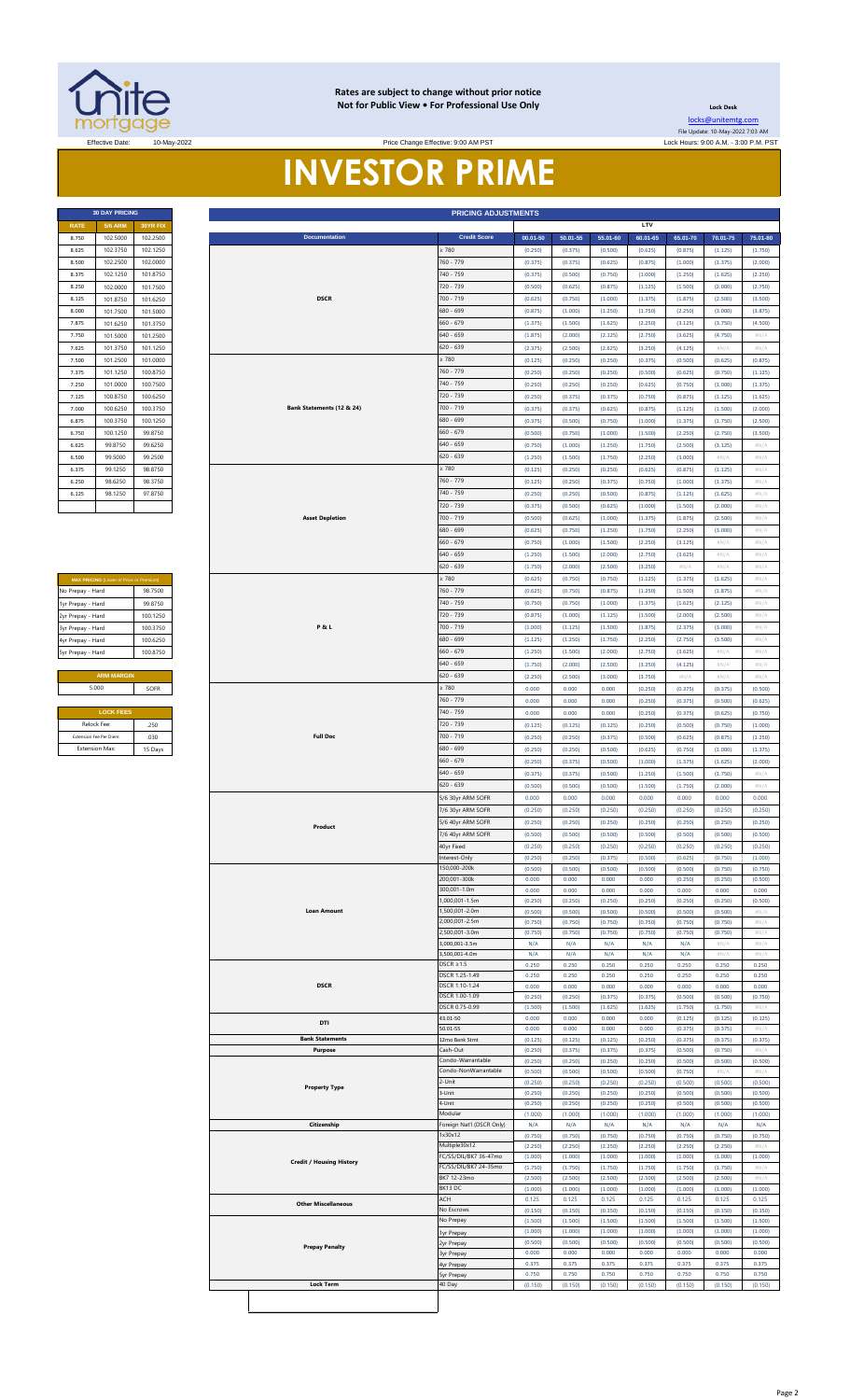

**Rates are subject to change without prior notice Not for Public View • For Professional Use Only** 

**Lock Desk** locks@unitemtg.com

File Update: 10-May-2022 7:03 AM Lock Hours: 9:00 A.M. - 3:00 P.M. PST

Effective Date: 10-May-2022 10-May-2022 Price Change Effective: 9:00 AM PST

# **OWNER-OCCUPIED PRIME**

| PRIMARY & SECONDARY HOME |                |          |  |  |  |  |  |  |
|--------------------------|----------------|----------|--|--|--|--|--|--|
| <b>RATE</b>              | <b>5/6 ARM</b> | 30YR FIX |  |  |  |  |  |  |
| 8.625                    | 102.875        | 102.625  |  |  |  |  |  |  |
| 8.500                    | 102.750        | 102.500  |  |  |  |  |  |  |
| 8.375                    | 102.625        | 102.375  |  |  |  |  |  |  |
| 8.250                    | 102.500        | 102.250  |  |  |  |  |  |  |
| 8.125                    | 102.375        | 102.125  |  |  |  |  |  |  |
| 8.000                    | 102.250        | 102.000  |  |  |  |  |  |  |
| 7.875                    | 102.125        | 101.875  |  |  |  |  |  |  |
| 7.750                    | 102.000        | 101.750  |  |  |  |  |  |  |
| 7.625                    | 101.875        | 101.625  |  |  |  |  |  |  |
| 7.500                    | 101.750        | 101.500  |  |  |  |  |  |  |
| 7.375                    | 101.625        | 101.375  |  |  |  |  |  |  |
| 7.250                    | 101.500        | 101.250  |  |  |  |  |  |  |
| 7.125                    | 101.375        | 101.125  |  |  |  |  |  |  |
| 7.000                    | 101.250        | 101.000  |  |  |  |  |  |  |
| 6.875                    | 101.125        | 100.875  |  |  |  |  |  |  |
| 6.750                    | 100.875        | 100.625  |  |  |  |  |  |  |
| 6.625                    | 100.625        | 100 375  |  |  |  |  |  |  |
| 6.500                    | 100 375        | 100.125  |  |  |  |  |  |  |
| 6.375                    | 100.125        | 99.875   |  |  |  |  |  |  |
| 6.250                    | 99.750         | 99.500   |  |  |  |  |  |  |
| 6.125                    | 99.375         | 99.125   |  |  |  |  |  |  |
| 6.000                    | 98.875         | 98.625   |  |  |  |  |  |  |
| 5.875                    | 98.375         | 98.125   |  |  |  |  |  |  |
|                          |                |          |  |  |  |  |  |  |
|                          |                |          |  |  |  |  |  |  |

**ARM MARGIN** 5.000

| <b>LOCK FEES</b>              |         |  |  |  |  |  |
|-------------------------------|---------|--|--|--|--|--|
| Relock Fee:                   | .250    |  |  |  |  |  |
| <b>Extension Fee Per Diem</b> | .030    |  |  |  |  |  |
| <b>Extension Max:</b>         | 15 Days |  |  |  |  |  |

|             | PRIMARY & SECONDARY HOME                |          | <b>PRICING ADJUSTMENTS</b>                |                                                                                                                                                                                                                                                                                                                                    |                                                                                                                                                                                                                                                                                                                                                                                                                                                                                                                                                                                                                                                                                                                                                                                                                                                                                                                                                                                                                                                                                                                                                                                                                                                                                                                                                                                                                                                                                                                                                                                                                                                                                                                                                                                                                                                                                                                                                                                                                                                                                                                                                                                                                                                                                                                                                                                                                                                                                                                                                                                                                                                                                                                                                                                                                                                                                                                                                                                                                                                                                                                                                                                                                                                                                                                                                                                                                                                                                                                                                                                                                                                                                                                                                                                                                                      |                    |                    |                    |                    |                                                                                                                                                                                                                                                                                                                                                                                                                                                                                                                       |                    |                    |                                                                                                                                                                                                                                               |
|-------------|-----------------------------------------|----------|-------------------------------------------|------------------------------------------------------------------------------------------------------------------------------------------------------------------------------------------------------------------------------------------------------------------------------------------------------------------------------------|--------------------------------------------------------------------------------------------------------------------------------------------------------------------------------------------------------------------------------------------------------------------------------------------------------------------------------------------------------------------------------------------------------------------------------------------------------------------------------------------------------------------------------------------------------------------------------------------------------------------------------------------------------------------------------------------------------------------------------------------------------------------------------------------------------------------------------------------------------------------------------------------------------------------------------------------------------------------------------------------------------------------------------------------------------------------------------------------------------------------------------------------------------------------------------------------------------------------------------------------------------------------------------------------------------------------------------------------------------------------------------------------------------------------------------------------------------------------------------------------------------------------------------------------------------------------------------------------------------------------------------------------------------------------------------------------------------------------------------------------------------------------------------------------------------------------------------------------------------------------------------------------------------------------------------------------------------------------------------------------------------------------------------------------------------------------------------------------------------------------------------------------------------------------------------------------------------------------------------------------------------------------------------------------------------------------------------------------------------------------------------------------------------------------------------------------------------------------------------------------------------------------------------------------------------------------------------------------------------------------------------------------------------------------------------------------------------------------------------------------------------------------------------------------------------------------------------------------------------------------------------------------------------------------------------------------------------------------------------------------------------------------------------------------------------------------------------------------------------------------------------------------------------------------------------------------------------------------------------------------------------------------------------------------------------------------------------------------------------------------------------------------------------------------------------------------------------------------------------------------------------------------------------------------------------------------------------------------------------------------------------------------------------------------------------------------------------------------------------------------------------------------------------------------------------------------------------------|--------------------|--------------------|--------------------|--------------------|-----------------------------------------------------------------------------------------------------------------------------------------------------------------------------------------------------------------------------------------------------------------------------------------------------------------------------------------------------------------------------------------------------------------------------------------------------------------------------------------------------------------------|--------------------|--------------------|-----------------------------------------------------------------------------------------------------------------------------------------------------------------------------------------------------------------------------------------------|
| RATE        | <b>5/6 ARM</b>                          | 30YR FIX |                                           |                                                                                                                                                                                                                                                                                                                                    |                                                                                                                                                                                                                                                                                                                                                                                                                                                                                                                                                                                                                                                                                                                                                                                                                                                                                                                                                                                                                                                                                                                                                                                                                                                                                                                                                                                                                                                                                                                                                                                                                                                                                                                                                                                                                                                                                                                                                                                                                                                                                                                                                                                                                                                                                                                                                                                                                                                                                                                                                                                                                                                                                                                                                                                                                                                                                                                                                                                                                                                                                                                                                                                                                                                                                                                                                                                                                                                                                                                                                                                                                                                                                                                                                                                                                                      |                    |                    |                    | LTV                |                                                                                                                                                                                                                                                                                                                                                                                                                                                                                                                       |                    |                    |                                                                                                                                                                                                                                               |
| 8.625       | 102.875                                 | 102.625  | <b>Documentation</b>                      | <b>Credit Score</b>                                                                                                                                                                                                                                                                                                                | 00.01-50                                                                                                                                                                                                                                                                                                                                                                                                                                                                                                                                                                                                                                                                                                                                                                                                                                                                                                                                                                                                                                                                                                                                                                                                                                                                                                                                                                                                                                                                                                                                                                                                                                                                                                                                                                                                                                                                                                                                                                                                                                                                                                                                                                                                                                                                                                                                                                                                                                                                                                                                                                                                                                                                                                                                                                                                                                                                                                                                                                                                                                                                                                                                                                                                                                                                                                                                                                                                                                                                                                                                                                                                                                                                                                                                                                                                                             | 50.01-55           | 55.01-60           | 60.01-65           | 65.01-70           | 70.01-75                                                                                                                                                                                                                                                                                                                                                                                                                                                                                                              | 75.01-80           | 80.01-85           | 85.01-90                                                                                                                                                                                                                                      |
| 8.500       | 102.750                                 | 102.500  |                                           | $\geq 780$                                                                                                                                                                                                                                                                                                                         | 0.000                                                                                                                                                                                                                                                                                                                                                                                                                                                                                                                                                                                                                                                                                                                                                                                                                                                                                                                                                                                                                                                                                                                                                                                                                                                                                                                                                                                                                                                                                                                                                                                                                                                                                                                                                                                                                                                                                                                                                                                                                                                                                                                                                                                                                                                                                                                                                                                                                                                                                                                                                                                                                                                                                                                                                                                                                                                                                                                                                                                                                                                                                                                                                                                                                                                                                                                                                                                                                                                                                                                                                                                                                                                                                                                                                                                                                                | 0.000              | 0.000              | (0.250)            | (0.375)            | (0.375)                                                                                                                                                                                                                                                                                                                                                                                                                                                                                                               | (0.500)            | (0.750)            |                                                                                                                                                                                                                                               |
| 8.375       | 102.625                                 | 102.375  |                                           | 760 - 779                                                                                                                                                                                                                                                                                                                          | 0.000                                                                                                                                                                                                                                                                                                                                                                                                                                                                                                                                                                                                                                                                                                                                                                                                                                                                                                                                                                                                                                                                                                                                                                                                                                                                                                                                                                                                                                                                                                                                                                                                                                                                                                                                                                                                                                                                                                                                                                                                                                                                                                                                                                                                                                                                                                                                                                                                                                                                                                                                                                                                                                                                                                                                                                                                                                                                                                                                                                                                                                                                                                                                                                                                                                                                                                                                                                                                                                                                                                                                                                                                                                                                                                                                                                                                                                | 0.000              | 0.000              | (0.250)            | (0.375)            | (0.500)                                                                                                                                                                                                                                                                                                                                                                                                                                                                                                               | (0.625)            | (0.875)            |                                                                                                                                                                                                                                               |
| 8.250       | 102.500                                 | 102.250  |                                           | $740 - 759$                                                                                                                                                                                                                                                                                                                        |                                                                                                                                                                                                                                                                                                                                                                                                                                                                                                                                                                                                                                                                                                                                                                                                                                                                                                                                                                                                                                                                                                                                                                                                                                                                                                                                                                                                                                                                                                                                                                                                                                                                                                                                                                                                                                                                                                                                                                                                                                                                                                                                                                                                                                                                                                                                                                                                                                                                                                                                                                                                                                                                                                                                                                                                                                                                                                                                                                                                                                                                                                                                                                                                                                                                                                                                                                                                                                                                                                                                                                                                                                                                                                                                                                                                                                      |                    |                    |                    |                    |                                                                                                                                                                                                                                                                                                                                                                                                                                                                                                                       |                    |                    |                                                                                                                                                                                                                                               |
|             |                                         |          |                                           |                                                                                                                                                                                                                                                                                                                                    | 0.000                                                                                                                                                                                                                                                                                                                                                                                                                                                                                                                                                                                                                                                                                                                                                                                                                                                                                                                                                                                                                                                                                                                                                                                                                                                                                                                                                                                                                                                                                                                                                                                                                                                                                                                                                                                                                                                                                                                                                                                                                                                                                                                                                                                                                                                                                                                                                                                                                                                                                                                                                                                                                                                                                                                                                                                                                                                                                                                                                                                                                                                                                                                                                                                                                                                                                                                                                                                                                                                                                                                                                                                                                                                                                                                                                                                                                                | 0.000              | 0.000              | (0.250)            | (0.375)            | (0.625)                                                                                                                                                                                                                                                                                                                                                                                                                                                                                                               | (0.750)            | (1.125)            |                                                                                                                                                                                                                                               |
| 8.125       | 102.375                                 | 102.125  |                                           | 720 - 739                                                                                                                                                                                                                                                                                                                          |                                                                                                                                                                                                                                                                                                                                                                                                                                                                                                                                                                                                                                                                                                                                                                                                                                                                                                                                                                                                                                                                                                                                                                                                                                                                                                                                                                                                                                                                                                                                                                                                                                                                                                                                                                                                                                                                                                                                                                                                                                                                                                                                                                                                                                                                                                                                                                                                                                                                                                                                                                                                                                                                                                                                                                                                                                                                                                                                                                                                                                                                                                                                                                                                                                                                                                                                                                                                                                                                                                                                                                                                                                                                                                                                                                                                                                      |                    |                    |                    |                    |                                                                                                                                                                                                                                                                                                                                                                                                                                                                                                                       |                    |                    |                                                                                                                                                                                                                                               |
| 8.000       | 102.250                                 | 102.000  | <b>Full Doc</b>                           | 700 - 719                                                                                                                                                                                                                                                                                                                          |                                                                                                                                                                                                                                                                                                                                                                                                                                                                                                                                                                                                                                                                                                                                                                                                                                                                                                                                                                                                                                                                                                                                                                                                                                                                                                                                                                                                                                                                                                                                                                                                                                                                                                                                                                                                                                                                                                                                                                                                                                                                                                                                                                                                                                                                                                                                                                                                                                                                                                                                                                                                                                                                                                                                                                                                                                                                                                                                                                                                                                                                                                                                                                                                                                                                                                                                                                                                                                                                                                                                                                                                                                                                                                                                                                                                                                      |                    |                    |                    |                    |                                                                                                                                                                                                                                                                                                                                                                                                                                                                                                                       |                    |                    |                                                                                                                                                                                                                                               |
| 7.875       | 102.125                                 | 101.875  |                                           | 680 - 699                                                                                                                                                                                                                                                                                                                          | (0.250)                                                                                                                                                                                                                                                                                                                                                                                                                                                                                                                                                                                                                                                                                                                                                                                                                                                                                                                                                                                                                                                                                                                                                                                                                                                                                                                                                                                                                                                                                                                                                                                                                                                                                                                                                                                                                                                                                                                                                                                                                                                                                                                                                                                                                                                                                                                                                                                                                                                                                                                                                                                                                                                                                                                                                                                                                                                                                                                                                                                                                                                                                                                                                                                                                                                                                                                                                                                                                                                                                                                                                                                                                                                                                                                                                                                                                              | (0.250)            | (0.500)            | (0.625)            | (0.750)            | (1.000)                                                                                                                                                                                                                                                                                                                                                                                                                                                                                                               | (1.375)            | (2.000)            | H N/A                                                                                                                                                                                                                                         |
| 7.750       | 102.000                                 | 101.750  |                                           | $660 - 679$                                                                                                                                                                                                                                                                                                                        | (0.250)                                                                                                                                                                                                                                                                                                                                                                                                                                                                                                                                                                                                                                                                                                                                                                                                                                                                                                                                                                                                                                                                                                                                                                                                                                                                                                                                                                                                                                                                                                                                                                                                                                                                                                                                                                                                                                                                                                                                                                                                                                                                                                                                                                                                                                                                                                                                                                                                                                                                                                                                                                                                                                                                                                                                                                                                                                                                                                                                                                                                                                                                                                                                                                                                                                                                                                                                                                                                                                                                                                                                                                                                                                                                                                                                                                                                                              | (0.375)            | (0.500)            | (1.000)            | (1.375)            | (1.625)                                                                                                                                                                                                                                                                                                                                                                                                                                                                                                               | (2.000)            | (2.750)            | H N/A                                                                                                                                                                                                                                         |
| 7.625       | 101.875                                 | 101.625  |                                           | $640 - 659$                                                                                                                                                                                                                                                                                                                        | (0.375)                                                                                                                                                                                                                                                                                                                                                                                                                                                                                                                                                                                                                                                                                                                                                                                                                                                                                                                                                                                                                                                                                                                                                                                                                                                                                                                                                                                                                                                                                                                                                                                                                                                                                                                                                                                                                                                                                                                                                                                                                                                                                                                                                                                                                                                                                                                                                                                                                                                                                                                                                                                                                                                                                                                                                                                                                                                                                                                                                                                                                                                                                                                                                                                                                                                                                                                                                                                                                                                                                                                                                                                                                                                                                                                                                                                                                              | (0.375)            | (0.500)            | (1.250)            | (1.500)            | (1.750)                                                                                                                                                                                                                                                                                                                                                                                                                                                                                                               | (2.250)            | #N/A               | H N/A                                                                                                                                                                                                                                         |
| 7.500       | 101.750                                 | 101.500  |                                           | $620 - 639$                                                                                                                                                                                                                                                                                                                        |                                                                                                                                                                                                                                                                                                                                                                                                                                                                                                                                                                                                                                                                                                                                                                                                                                                                                                                                                                                                                                                                                                                                                                                                                                                                                                                                                                                                                                                                                                                                                                                                                                                                                                                                                                                                                                                                                                                                                                                                                                                                                                                                                                                                                                                                                                                                                                                                                                                                                                                                                                                                                                                                                                                                                                                                                                                                                                                                                                                                                                                                                                                                                                                                                                                                                                                                                                                                                                                                                                                                                                                                                                                                                                                                                                                                                                      |                    |                    |                    |                    |                                                                                                                                                                                                                                                                                                                                                                                                                                                                                                                       |                    | #N/A               |                                                                                                                                                                                                                                               |
| 7.375       | 101.625                                 | 101.375  |                                           | $\geq 780$                                                                                                                                                                                                                                                                                                                         |                                                                                                                                                                                                                                                                                                                                                                                                                                                                                                                                                                                                                                                                                                                                                                                                                                                                                                                                                                                                                                                                                                                                                                                                                                                                                                                                                                                                                                                                                                                                                                                                                                                                                                                                                                                                                                                                                                                                                                                                                                                                                                                                                                                                                                                                                                                                                                                                                                                                                                                                                                                                                                                                                                                                                                                                                                                                                                                                                                                                                                                                                                                                                                                                                                                                                                                                                                                                                                                                                                                                                                                                                                                                                                                                                                                                                                      |                    |                    |                    |                    |                                                                                                                                                                                                                                                                                                                                                                                                                                                                                                                       |                    |                    |                                                                                                                                                                                                                                               |
| 7.250       | 101.500                                 | 101.250  |                                           | 760 - 779                                                                                                                                                                                                                                                                                                                          |                                                                                                                                                                                                                                                                                                                                                                                                                                                                                                                                                                                                                                                                                                                                                                                                                                                                                                                                                                                                                                                                                                                                                                                                                                                                                                                                                                                                                                                                                                                                                                                                                                                                                                                                                                                                                                                                                                                                                                                                                                                                                                                                                                                                                                                                                                                                                                                                                                                                                                                                                                                                                                                                                                                                                                                                                                                                                                                                                                                                                                                                                                                                                                                                                                                                                                                                                                                                                                                                                                                                                                                                                                                                                                                                                                                                                                      |                    |                    |                    |                    |                                                                                                                                                                                                                                                                                                                                                                                                                                                                                                                       |                    |                    |                                                                                                                                                                                                                                               |
|             |                                         |          |                                           |                                                                                                                                                                                                                                                                                                                                    |                                                                                                                                                                                                                                                                                                                                                                                                                                                                                                                                                                                                                                                                                                                                                                                                                                                                                                                                                                                                                                                                                                                                                                                                                                                                                                                                                                                                                                                                                                                                                                                                                                                                                                                                                                                                                                                                                                                                                                                                                                                                                                                                                                                                                                                                                                                                                                                                                                                                                                                                                                                                                                                                                                                                                                                                                                                                                                                                                                                                                                                                                                                                                                                                                                                                                                                                                                                                                                                                                                                                                                                                                                                                                                                                                                                                                                      |                    |                    |                    |                    |                                                                                                                                                                                                                                                                                                                                                                                                                                                                                                                       |                    |                    |                                                                                                                                                                                                                                               |
| 7.125       | 101.375                                 | 101.125  |                                           | 740 - 759                                                                                                                                                                                                                                                                                                                          |                                                                                                                                                                                                                                                                                                                                                                                                                                                                                                                                                                                                                                                                                                                                                                                                                                                                                                                                                                                                                                                                                                                                                                                                                                                                                                                                                                                                                                                                                                                                                                                                                                                                                                                                                                                                                                                                                                                                                                                                                                                                                                                                                                                                                                                                                                                                                                                                                                                                                                                                                                                                                                                                                                                                                                                                                                                                                                                                                                                                                                                                                                                                                                                                                                                                                                                                                                                                                                                                                                                                                                                                                                                                                                                                                                                                                                      |                    |                    |                    |                    |                                                                                                                                                                                                                                                                                                                                                                                                                                                                                                                       |                    |                    |                                                                                                                                                                                                                                               |
| 7.000       | 101.250                                 | 101.000  |                                           | 720 - 739                                                                                                                                                                                                                                                                                                                          |                                                                                                                                                                                                                                                                                                                                                                                                                                                                                                                                                                                                                                                                                                                                                                                                                                                                                                                                                                                                                                                                                                                                                                                                                                                                                                                                                                                                                                                                                                                                                                                                                                                                                                                                                                                                                                                                                                                                                                                                                                                                                                                                                                                                                                                                                                                                                                                                                                                                                                                                                                                                                                                                                                                                                                                                                                                                                                                                                                                                                                                                                                                                                                                                                                                                                                                                                                                                                                                                                                                                                                                                                                                                                                                                                                                                                                      |                    |                    |                    |                    |                                                                                                                                                                                                                                                                                                                                                                                                                                                                                                                       |                    |                    |                                                                                                                                                                                                                                               |
| 6.875       | 101.125                                 | 100.875  | Bank Statement / 1099                     | 700 - 719                                                                                                                                                                                                                                                                                                                          | (0.375)                                                                                                                                                                                                                                                                                                                                                                                                                                                                                                                                                                                                                                                                                                                                                                                                                                                                                                                                                                                                                                                                                                                                                                                                                                                                                                                                                                                                                                                                                                                                                                                                                                                                                                                                                                                                                                                                                                                                                                                                                                                                                                                                                                                                                                                                                                                                                                                                                                                                                                                                                                                                                                                                                                                                                                                                                                                                                                                                                                                                                                                                                                                                                                                                                                                                                                                                                                                                                                                                                                                                                                                                                                                                                                                                                                                                                              | (0.375)            | (0.625)            | (0.875)            |                    | (1.500)                                                                                                                                                                                                                                                                                                                                                                                                                                                                                                               | (2.000)            | (2.750)            | (4.000)                                                                                                                                                                                                                                       |
| 6.750       | 100.875                                 | 100.625  |                                           | 680 - 699                                                                                                                                                                                                                                                                                                                          | (0.375)                                                                                                                                                                                                                                                                                                                                                                                                                                                                                                                                                                                                                                                                                                                                                                                                                                                                                                                                                                                                                                                                                                                                                                                                                                                                                                                                                                                                                                                                                                                                                                                                                                                                                                                                                                                                                                                                                                                                                                                                                                                                                                                                                                                                                                                                                                                                                                                                                                                                                                                                                                                                                                                                                                                                                                                                                                                                                                                                                                                                                                                                                                                                                                                                                                                                                                                                                                                                                                                                                                                                                                                                                                                                                                                                                                                                                              | (0.500)            | (0.750)            | (1.000)            | (1.375)            | (1.750)                                                                                                                                                                                                                                                                                                                                                                                                                                                                                                               | (2.500)            | (3.500)            | H N/A                                                                                                                                                                                                                                         |
| 6.625       | 100.625                                 | 100.375  |                                           | $660 - 679$                                                                                                                                                                                                                                                                                                                        | (0.500)                                                                                                                                                                                                                                                                                                                                                                                                                                                                                                                                                                                                                                                                                                                                                                                                                                                                                                                                                                                                                                                                                                                                                                                                                                                                                                                                                                                                                                                                                                                                                                                                                                                                                                                                                                                                                                                                                                                                                                                                                                                                                                                                                                                                                                                                                                                                                                                                                                                                                                                                                                                                                                                                                                                                                                                                                                                                                                                                                                                                                                                                                                                                                                                                                                                                                                                                                                                                                                                                                                                                                                                                                                                                                                                                                                                                                              | (0.750)            | (1.000)            | (1.500)            | (2.250)            | (2.750)                                                                                                                                                                                                                                                                                                                                                                                                                                                                                                               | (3.500)            | (4.250)            | #N/A                                                                                                                                                                                                                                          |
| 6.500       | 100.375                                 | 100.125  |                                           | $640 - 659$                                                                                                                                                                                                                                                                                                                        | (0.750)                                                                                                                                                                                                                                                                                                                                                                                                                                                                                                                                                                                                                                                                                                                                                                                                                                                                                                                                                                                                                                                                                                                                                                                                                                                                                                                                                                                                                                                                                                                                                                                                                                                                                                                                                                                                                                                                                                                                                                                                                                                                                                                                                                                                                                                                                                                                                                                                                                                                                                                                                                                                                                                                                                                                                                                                                                                                                                                                                                                                                                                                                                                                                                                                                                                                                                                                                                                                                                                                                                                                                                                                                                                                                                                                                                                                                              | (1.000)            | (1.250)            |                    | (2.500)            | (3.125)                                                                                                                                                                                                                                                                                                                                                                                                                                                                                                               | (4.000)            | #N/A               | H N/A                                                                                                                                                                                                                                         |
| 6.375       | 100.125                                 | 99.875   |                                           |                                                                                                                                                                                                                                                                                                                                    |                                                                                                                                                                                                                                                                                                                                                                                                                                                                                                                                                                                                                                                                                                                                                                                                                                                                                                                                                                                                                                                                                                                                                                                                                                                                                                                                                                                                                                                                                                                                                                                                                                                                                                                                                                                                                                                                                                                                                                                                                                                                                                                                                                                                                                                                                                                                                                                                                                                                                                                                                                                                                                                                                                                                                                                                                                                                                                                                                                                                                                                                                                                                                                                                                                                                                                                                                                                                                                                                                                                                                                                                                                                                                                                                                                                                                                      |                    |                    |                    |                    |                                                                                                                                                                                                                                                                                                                                                                                                                                                                                                                       | H N/A              | #N/A               |                                                                                                                                                                                                                                               |
| 6.250       | 99.750                                  | 99.500   |                                           |                                                                                                                                                                                                                                                                                                                                    |                                                                                                                                                                                                                                                                                                                                                                                                                                                                                                                                                                                                                                                                                                                                                                                                                                                                                                                                                                                                                                                                                                                                                                                                                                                                                                                                                                                                                                                                                                                                                                                                                                                                                                                                                                                                                                                                                                                                                                                                                                                                                                                                                                                                                                                                                                                                                                                                                                                                                                                                                                                                                                                                                                                                                                                                                                                                                                                                                                                                                                                                                                                                                                                                                                                                                                                                                                                                                                                                                                                                                                                                                                                                                                                                                                                                                                      |                    |                    |                    |                    |                                                                                                                                                                                                                                                                                                                                                                                                                                                                                                                       |                    |                    |                                                                                                                                                                                                                                               |
|             | 99.375                                  | 99.125   |                                           |                                                                                                                                                                                                                                                                                                                                    |                                                                                                                                                                                                                                                                                                                                                                                                                                                                                                                                                                                                                                                                                                                                                                                                                                                                                                                                                                                                                                                                                                                                                                                                                                                                                                                                                                                                                                                                                                                                                                                                                                                                                                                                                                                                                                                                                                                                                                                                                                                                                                                                                                                                                                                                                                                                                                                                                                                                                                                                                                                                                                                                                                                                                                                                                                                                                                                                                                                                                                                                                                                                                                                                                                                                                                                                                                                                                                                                                                                                                                                                                                                                                                                                                                                                                                      |                    |                    |                    |                    |                                                                                                                                                                                                                                                                                                                                                                                                                                                                                                                       |                    |                    |                                                                                                                                                                                                                                               |
| 6.125       |                                         |          |                                           |                                                                                                                                                                                                                                                                                                                                    |                                                                                                                                                                                                                                                                                                                                                                                                                                                                                                                                                                                                                                                                                                                                                                                                                                                                                                                                                                                                                                                                                                                                                                                                                                                                                                                                                                                                                                                                                                                                                                                                                                                                                                                                                                                                                                                                                                                                                                                                                                                                                                                                                                                                                                                                                                                                                                                                                                                                                                                                                                                                                                                                                                                                                                                                                                                                                                                                                                                                                                                                                                                                                                                                                                                                                                                                                                                                                                                                                                                                                                                                                                                                                                                                                                                                                                      |                    |                    |                    |                    |                                                                                                                                                                                                                                                                                                                                                                                                                                                                                                                       |                    |                    |                                                                                                                                                                                                                                               |
| 6.000       | 98.875                                  | 98.625   |                                           |                                                                                                                                                                                                                                                                                                                                    | (0.125)<br>(0.125)<br>(0.125)<br>(0.250)<br>(0.500)<br>(0.750)<br>(1.000)<br>(1.250)<br>(0.250)<br>(0.250)<br>(0.375)<br>(0.500)<br>(0.625)<br>(0.875)<br>(1.250)<br>(1.625)<br>(0.500)<br>(0.500)<br>(0.500)<br>(1.500)<br>(1.750)<br>(2.000)<br>(2.500)<br>(0.125)<br>(0.250)<br>(0.250)<br>(0.375)<br>(0.875)<br>(1.250)<br>(0.500)<br>(0.625)<br>(0.250)<br>(0.250)<br>(0.500)<br>(0.625)<br>(0.750)<br>(1.125)<br>(0.250)<br>(1.625)<br>(0.250)<br>(0.250)<br>(1.000)<br>(1.375)<br>(1.875)<br>(0.250)<br>(0.625)<br>(0.750)<br>(0.250)<br>(0.375)<br>(0.375)<br>(0.750)<br>(0.875)<br>(1.125)<br>(1.625)<br>(2.250)<br>(1.125)<br>(1.750)<br>(1.250)<br>(1.500)<br>(1.750)<br>(2.250)<br>(3.000)<br>(3.625)<br>(0.125)<br>(0.250)<br>(0.250)<br>(0.625)<br>(0.875)<br>(1.125)<br>(1.625)<br>$\#N/A$<br>(0.125)<br>(0.250)<br>(0.375)<br>(0.750)<br>(1.000)<br>(1.375)<br>(2.000)<br>#N/A<br>(0.250)<br>(0.250)<br>(0.500)<br>(0.875)<br>(1.125)<br>(1.625)<br>(2.375)<br>#N/A<br>(0.375)<br>(0.500)<br>(0.625)<br>(1.000)<br>(1.500)<br>(2.000)<br>(2.875)<br>#N/A<br>(0.500)<br>(0.625)<br>(1.000)<br>(1.375)<br>(1.875)<br>(2.500)<br>(3.500)<br>#N/A<br>(0.625)<br>(0.750)<br>(1.250)<br>(1.750)<br>(2.250)<br>(3.000)<br>(4.500)<br>#N/A<br>(0.750)<br>(1.000)<br>(1.500)<br>(2.250)<br>(3.125)<br>(4.375)<br>$\#N/A$<br>#N/A<br>(1.250)<br>(1.500)<br>(2.000)<br>(2.750)<br>(3.625)<br>(4.875)<br>H N/A<br>#N/A<br>(1.750)<br>(2.000)<br>(2.500)<br>(3.250)<br>(4.125)<br>$\#N/A$<br>H N/A<br>#N/A<br>(0.750)<br>(1.125)<br>(0.625)<br>(0.750)<br>(1.375)<br>(1.625)<br>(2.250)<br>#N/A<br>(0.750)<br>(1.250)<br>(1.875)<br>(0.625)<br>(0.875)<br>(1.500)<br>(2.625)<br>#N/A<br>(0.750)<br>(0.750)<br>(1.375)<br>(3.000)<br>(1.000)<br>(1.625)<br>(2.125)<br>$\#N/A$<br>(0.875)<br>(1.000)<br>(1.125)<br>(1.500)<br>(2.000)<br>(2.500)<br>(3.500)<br>#N/A<br>(1.000)<br>(1.125)<br>(1.875)<br>(2.375)<br>(3.000)<br>(4.250)<br>(1.500)<br>#N/A<br>(1.125)<br>(1.250)<br>(1.750)<br>(2.250)<br>(2.750)<br>(3.500)<br>(5.000)<br>#N/A<br>(1.250)<br>(1.500)<br>(2.750)<br>(3.625)<br>(4.875)<br>(2.000)<br>#N/A<br>$\#N/A$<br>(1.750)<br>(2.000)<br>(2.500)<br>(3.250)<br>(4.125)<br>(5.375)<br>#N/A<br>#N/A<br>(2.250)<br>(2.500)<br>(3.750)<br>(4.625)<br>(3.000)<br>#N/A<br>#N/A<br>#N/A<br>0.000<br>0.000<br>0.000<br>0.000<br>0.000<br>0.000<br>0.000<br>0.000<br>(0.125)<br>(0.125)<br>(0.375)<br>(0.375)<br>(0.125)<br>(0.250)<br>(0.375)<br>(0.500)<br>0.000<br>0.000<br>0.000<br>0.000<br>0.000<br>0.000<br>0.000<br>0.000<br>(0.250)<br>(0.250)<br>(0.250)<br>(0.250)<br>(0.250)<br>(0.250)<br>(0.250)<br>(0.250)<br>(0.250)<br>(0.250)<br>(0.250)<br>(0.250)<br>(0.250)<br>(0.250)<br>(0.250)<br>(0.250)<br>(0.500)<br>(0.500)<br>(0.500)<br>(0.500)<br>(0.500)<br>(0.500)<br>(0.500)<br>(0.500)<br>(0.250)<br>(0.250)<br>(0.250)<br>(0.250)<br>(0.250)<br>(0.250)<br>(0.250)<br>(0.250)<br>(0.250)<br>(0.250)<br>(0.500)<br>(0.625)<br>(0.750)<br>(1.000)<br>(0.375)<br>(1.750)<br>(0.500)<br>(0.500)<br>(0.500)<br>(0.500)<br>(0.750)<br>(0.750)<br>(1.000)<br>(0.500)<br>0.000<br>0.000<br>0.000<br>(0.250)<br>(0.250)<br>0.000<br>(0.250)<br>(0.500)<br>0.000<br>0.000<br>0.000<br>0.000<br>0.000<br>0.000<br>0.000<br>(0.500)<br>0.000<br>0.000<br>0.000<br>0.000<br>0.000<br>0.000<br>0.000<br>0.000<br>(0.250)<br>(0.250)<br>(0.250)<br>(0.250)<br>(0.250)<br>(0.250)<br>(0.250)<br>(0.250)<br>(0.500)<br>(0.500)<br>(0.500)<br>(0.500)<br>(0.500)<br>(0.500)<br>(0.500)<br>$\#N/A$<br>(0.750)<br>(0.750)<br>(0.750)<br>(0.750)<br>(0.750)<br>(0.750)<br>(0.750)<br>#N/A<br>(0.750)<br>(0.750)<br>(0.750)<br>(0.750)<br>(0.750)<br>(0.750)<br>(0.750)<br>$\#N/A$<br>N/A<br>N/A<br>N/A<br>N/A<br>N/A<br>N/A<br>#N/A<br>H N/A<br>0.000<br>0.000<br>0.000<br>0.000<br>(0.125)<br>0.000<br>(0.125)<br>(0.125) |                    |                    |                    |                    |                                                                                                                                                                                                                                                                                                                                                                                                                                                                                                                       |                    |                    |                                                                                                                                                                                                                                               |
| 5.875       | 98.375                                  | 98.125   |                                           | $620 - 639$<br>$\geq 780$<br>760 - 779<br>740 - 759<br>720 - 739<br><b>Asset Depletion</b><br>700 - 719<br>680 - 699<br>$660 - 679$<br>$640 - 659$<br>$620 - 639$<br>$\geq 780$<br>760 - 779<br>740 - 759<br>720 - 739<br>P & L Only - WVOE<br>700 - 719<br>680 - 699<br>$660 - 679$<br>$640 - 659$<br>$620 - 639$<br>No Bank Stmt |                                                                                                                                                                                                                                                                                                                                                                                                                                                                                                                                                                                                                                                                                                                                                                                                                                                                                                                                                                                                                                                                                                                                                                                                                                                                                                                                                                                                                                                                                                                                                                                                                                                                                                                                                                                                                                                                                                                                                                                                                                                                                                                                                                                                                                                                                                                                                                                                                                                                                                                                                                                                                                                                                                                                                                                                                                                                                                                                                                                                                                                                                                                                                                                                                                                                                                                                                                                                                                                                                                                                                                                                                                                                                                                                                                                                                                      |                    |                    | #N/A               |                    |                                                                                                                                                                                                                                                                                                                                                                                                                                                                                                                       |                    |                    |                                                                                                                                                                                                                                               |
|             |                                         |          |                                           |                                                                                                                                                                                                                                                                                                                                    |                                                                                                                                                                                                                                                                                                                                                                                                                                                                                                                                                                                                                                                                                                                                                                                                                                                                                                                                                                                                                                                                                                                                                                                                                                                                                                                                                                                                                                                                                                                                                                                                                                                                                                                                                                                                                                                                                                                                                                                                                                                                                                                                                                                                                                                                                                                                                                                                                                                                                                                                                                                                                                                                                                                                                                                                                                                                                                                                                                                                                                                                                                                                                                                                                                                                                                                                                                                                                                                                                                                                                                                                                                                                                                                                                                                                                                      |                    |                    |                    |                    |                                                                                                                                                                                                                                                                                                                                                                                                                                                                                                                       |                    |                    | H N/A                                                                                                                                                                                                                                         |
|             |                                         |          |                                           |                                                                                                                                                                                                                                                                                                                                    |                                                                                                                                                                                                                                                                                                                                                                                                                                                                                                                                                                                                                                                                                                                                                                                                                                                                                                                                                                                                                                                                                                                                                                                                                                                                                                                                                                                                                                                                                                                                                                                                                                                                                                                                                                                                                                                                                                                                                                                                                                                                                                                                                                                                                                                                                                                                                                                                                                                                                                                                                                                                                                                                                                                                                                                                                                                                                                                                                                                                                                                                                                                                                                                                                                                                                                                                                                                                                                                                                                                                                                                                                                                                                                                                                                                                                                      |                    |                    |                    |                    |                                                                                                                                                                                                                                                                                                                                                                                                                                                                                                                       |                    |                    | H N/A                                                                                                                                                                                                                                         |
|             |                                         |          |                                           |                                                                                                                                                                                                                                                                                                                                    |                                                                                                                                                                                                                                                                                                                                                                                                                                                                                                                                                                                                                                                                                                                                                                                                                                                                                                                                                                                                                                                                                                                                                                                                                                                                                                                                                                                                                                                                                                                                                                                                                                                                                                                                                                                                                                                                                                                                                                                                                                                                                                                                                                                                                                                                                                                                                                                                                                                                                                                                                                                                                                                                                                                                                                                                                                                                                                                                                                                                                                                                                                                                                                                                                                                                                                                                                                                                                                                                                                                                                                                                                                                                                                                                                                                                                                      |                    |                    |                    |                    |                                                                                                                                                                                                                                                                                                                                                                                                                                                                                                                       |                    |                    | H N/A                                                                                                                                                                                                                                         |
|             |                                         |          |                                           |                                                                                                                                                                                                                                                                                                                                    |                                                                                                                                                                                                                                                                                                                                                                                                                                                                                                                                                                                                                                                                                                                                                                                                                                                                                                                                                                                                                                                                                                                                                                                                                                                                                                                                                                                                                                                                                                                                                                                                                                                                                                                                                                                                                                                                                                                                                                                                                                                                                                                                                                                                                                                                                                                                                                                                                                                                                                                                                                                                                                                                                                                                                                                                                                                                                                                                                                                                                                                                                                                                                                                                                                                                                                                                                                                                                                                                                                                                                                                                                                                                                                                                                                                                                                      |                    |                    |                    |                    |                                                                                                                                                                                                                                                                                                                                                                                                                                                                                                                       |                    |                    | #N/A                                                                                                                                                                                                                                          |
|             | <b>ARM MARGIN</b>                       |          |                                           |                                                                                                                                                                                                                                                                                                                                    |                                                                                                                                                                                                                                                                                                                                                                                                                                                                                                                                                                                                                                                                                                                                                                                                                                                                                                                                                                                                                                                                                                                                                                                                                                                                                                                                                                                                                                                                                                                                                                                                                                                                                                                                                                                                                                                                                                                                                                                                                                                                                                                                                                                                                                                                                                                                                                                                                                                                                                                                                                                                                                                                                                                                                                                                                                                                                                                                                                                                                                                                                                                                                                                                                                                                                                                                                                                                                                                                                                                                                                                                                                                                                                                                                                                                                                      |                    |                    |                    |                    |                                                                                                                                                                                                                                                                                                                                                                                                                                                                                                                       |                    |                    |                                                                                                                                                                                                                                               |
|             | 5.000                                   | SOFR     |                                           |                                                                                                                                                                                                                                                                                                                                    |                                                                                                                                                                                                                                                                                                                                                                                                                                                                                                                                                                                                                                                                                                                                                                                                                                                                                                                                                                                                                                                                                                                                                                                                                                                                                                                                                                                                                                                                                                                                                                                                                                                                                                                                                                                                                                                                                                                                                                                                                                                                                                                                                                                                                                                                                                                                                                                                                                                                                                                                                                                                                                                                                                                                                                                                                                                                                                                                                                                                                                                                                                                                                                                                                                                                                                                                                                                                                                                                                                                                                                                                                                                                                                                                                                                                                                      |                    |                    |                    |                    |                                                                                                                                                                                                                                                                                                                                                                                                                                                                                                                       |                    |                    |                                                                                                                                                                                                                                               |
|             |                                         |          |                                           |                                                                                                                                                                                                                                                                                                                                    |                                                                                                                                                                                                                                                                                                                                                                                                                                                                                                                                                                                                                                                                                                                                                                                                                                                                                                                                                                                                                                                                                                                                                                                                                                                                                                                                                                                                                                                                                                                                                                                                                                                                                                                                                                                                                                                                                                                                                                                                                                                                                                                                                                                                                                                                                                                                                                                                                                                                                                                                                                                                                                                                                                                                                                                                                                                                                                                                                                                                                                                                                                                                                                                                                                                                                                                                                                                                                                                                                                                                                                                                                                                                                                                                                                                                                                      |                    |                    |                    |                    |                                                                                                                                                                                                                                                                                                                                                                                                                                                                                                                       |                    |                    |                                                                                                                                                                                                                                               |
|             |                                         |          |                                           |                                                                                                                                                                                                                                                                                                                                    |                                                                                                                                                                                                                                                                                                                                                                                                                                                                                                                                                                                                                                                                                                                                                                                                                                                                                                                                                                                                                                                                                                                                                                                                                                                                                                                                                                                                                                                                                                                                                                                                                                                                                                                                                                                                                                                                                                                                                                                                                                                                                                                                                                                                                                                                                                                                                                                                                                                                                                                                                                                                                                                                                                                                                                                                                                                                                                                                                                                                                                                                                                                                                                                                                                                                                                                                                                                                                                                                                                                                                                                                                                                                                                                                                                                                                                      |                    |                    |                    |                    |                                                                                                                                                                                                                                                                                                                                                                                                                                                                                                                       |                    |                    |                                                                                                                                                                                                                                               |
|             |                                         |          |                                           |                                                                                                                                                                                                                                                                                                                                    |                                                                                                                                                                                                                                                                                                                                                                                                                                                                                                                                                                                                                                                                                                                                                                                                                                                                                                                                                                                                                                                                                                                                                                                                                                                                                                                                                                                                                                                                                                                                                                                                                                                                                                                                                                                                                                                                                                                                                                                                                                                                                                                                                                                                                                                                                                                                                                                                                                                                                                                                                                                                                                                                                                                                                                                                                                                                                                                                                                                                                                                                                                                                                                                                                                                                                                                                                                                                                                                                                                                                                                                                                                                                                                                                                                                                                                      |                    |                    |                    |                    |                                                                                                                                                                                                                                                                                                                                                                                                                                                                                                                       |                    |                    |                                                                                                                                                                                                                                               |
|             | <b>LOCK FEES</b>                        |          |                                           |                                                                                                                                                                                                                                                                                                                                    |                                                                                                                                                                                                                                                                                                                                                                                                                                                                                                                                                                                                                                                                                                                                                                                                                                                                                                                                                                                                                                                                                                                                                                                                                                                                                                                                                                                                                                                                                                                                                                                                                                                                                                                                                                                                                                                                                                                                                                                                                                                                                                                                                                                                                                                                                                                                                                                                                                                                                                                                                                                                                                                                                                                                                                                                                                                                                                                                                                                                                                                                                                                                                                                                                                                                                                                                                                                                                                                                                                                                                                                                                                                                                                                                                                                                                                      |                    |                    |                    |                    |                                                                                                                                                                                                                                                                                                                                                                                                                                                                                                                       |                    |                    |                                                                                                                                                                                                                                               |
| Relock Fee: |                                         | .250     |                                           |                                                                                                                                                                                                                                                                                                                                    |                                                                                                                                                                                                                                                                                                                                                                                                                                                                                                                                                                                                                                                                                                                                                                                                                                                                                                                                                                                                                                                                                                                                                                                                                                                                                                                                                                                                                                                                                                                                                                                                                                                                                                                                                                                                                                                                                                                                                                                                                                                                                                                                                                                                                                                                                                                                                                                                                                                                                                                                                                                                                                                                                                                                                                                                                                                                                                                                                                                                                                                                                                                                                                                                                                                                                                                                                                                                                                                                                                                                                                                                                                                                                                                                                                                                                                      |                    |                    |                    |                    |                                                                                                                                                                                                                                                                                                                                                                                                                                                                                                                       |                    |                    | #N/A                                                                                                                                                                                                                                          |
|             | xtension Fee Per Diem                   | .030     |                                           |                                                                                                                                                                                                                                                                                                                                    |                                                                                                                                                                                                                                                                                                                                                                                                                                                                                                                                                                                                                                                                                                                                                                                                                                                                                                                                                                                                                                                                                                                                                                                                                                                                                                                                                                                                                                                                                                                                                                                                                                                                                                                                                                                                                                                                                                                                                                                                                                                                                                                                                                                                                                                                                                                                                                                                                                                                                                                                                                                                                                                                                                                                                                                                                                                                                                                                                                                                                                                                                                                                                                                                                                                                                                                                                                                                                                                                                                                                                                                                                                                                                                                                                                                                                                      |                    |                    |                    |                    |                                                                                                                                                                                                                                                                                                                                                                                                                                                                                                                       |                    |                    | #N/A                                                                                                                                                                                                                                          |
|             | Extension Max:                          | 15 Days  |                                           |                                                                                                                                                                                                                                                                                                                                    |                                                                                                                                                                                                                                                                                                                                                                                                                                                                                                                                                                                                                                                                                                                                                                                                                                                                                                                                                                                                                                                                                                                                                                                                                                                                                                                                                                                                                                                                                                                                                                                                                                                                                                                                                                                                                                                                                                                                                                                                                                                                                                                                                                                                                                                                                                                                                                                                                                                                                                                                                                                                                                                                                                                                                                                                                                                                                                                                                                                                                                                                                                                                                                                                                                                                                                                                                                                                                                                                                                                                                                                                                                                                                                                                                                                                                                      |                    |                    |                    |                    |                                                                                                                                                                                                                                                                                                                                                                                                                                                                                                                       |                    |                    | #N/A                                                                                                                                                                                                                                          |
|             |                                         |          |                                           |                                                                                                                                                                                                                                                                                                                                    |                                                                                                                                                                                                                                                                                                                                                                                                                                                                                                                                                                                                                                                                                                                                                                                                                                                                                                                                                                                                                                                                                                                                                                                                                                                                                                                                                                                                                                                                                                                                                                                                                                                                                                                                                                                                                                                                                                                                                                                                                                                                                                                                                                                                                                                                                                                                                                                                                                                                                                                                                                                                                                                                                                                                                                                                                                                                                                                                                                                                                                                                                                                                                                                                                                                                                                                                                                                                                                                                                                                                                                                                                                                                                                                                                                                                                                      |                    |                    |                    |                    |                                                                                                                                                                                                                                                                                                                                                                                                                                                                                                                       |                    |                    | #N/A                                                                                                                                                                                                                                          |
|             | MAX PRICING (Lower of Price or Premium) |          |                                           |                                                                                                                                                                                                                                                                                                                                    |                                                                                                                                                                                                                                                                                                                                                                                                                                                                                                                                                                                                                                                                                                                                                                                                                                                                                                                                                                                                                                                                                                                                                                                                                                                                                                                                                                                                                                                                                                                                                                                                                                                                                                                                                                                                                                                                                                                                                                                                                                                                                                                                                                                                                                                                                                                                                                                                                                                                                                                                                                                                                                                                                                                                                                                                                                                                                                                                                                                                                                                                                                                                                                                                                                                                                                                                                                                                                                                                                                                                                                                                                                                                                                                                                                                                                                      |                    |                    |                    |                    |                                                                                                                                                                                                                                                                                                                                                                                                                                                                                                                       |                    |                    | #N/A                                                                                                                                                                                                                                          |
|             |                                         |          |                                           |                                                                                                                                                                                                                                                                                                                                    |                                                                                                                                                                                                                                                                                                                                                                                                                                                                                                                                                                                                                                                                                                                                                                                                                                                                                                                                                                                                                                                                                                                                                                                                                                                                                                                                                                                                                                                                                                                                                                                                                                                                                                                                                                                                                                                                                                                                                                                                                                                                                                                                                                                                                                                                                                                                                                                                                                                                                                                                                                                                                                                                                                                                                                                                                                                                                                                                                                                                                                                                                                                                                                                                                                                                                                                                                                                                                                                                                                                                                                                                                                                                                                                                                                                                                                      |                    |                    |                    |                    |                                                                                                                                                                                                                                                                                                                                                                                                                                                                                                                       |                    |                    |                                                                                                                                                                                                                                               |
|             | 100.0000                                |          |                                           |                                                                                                                                                                                                                                                                                                                                    |                                                                                                                                                                                                                                                                                                                                                                                                                                                                                                                                                                                                                                                                                                                                                                                                                                                                                                                                                                                                                                                                                                                                                                                                                                                                                                                                                                                                                                                                                                                                                                                                                                                                                                                                                                                                                                                                                                                                                                                                                                                                                                                                                                                                                                                                                                                                                                                                                                                                                                                                                                                                                                                                                                                                                                                                                                                                                                                                                                                                                                                                                                                                                                                                                                                                                                                                                                                                                                                                                                                                                                                                                                                                                                                                                                                                                                      |                    |                    |                    |                    |                                                                                                                                                                                                                                                                                                                                                                                                                                                                                                                       |                    |                    | 0.000                                                                                                                                                                                                                                         |
|             |                                         |          |                                           |                                                                                                                                                                                                                                                                                                                                    |                                                                                                                                                                                                                                                                                                                                                                                                                                                                                                                                                                                                                                                                                                                                                                                                                                                                                                                                                                                                                                                                                                                                                                                                                                                                                                                                                                                                                                                                                                                                                                                                                                                                                                                                                                                                                                                                                                                                                                                                                                                                                                                                                                                                                                                                                                                                                                                                                                                                                                                                                                                                                                                                                                                                                                                                                                                                                                                                                                                                                                                                                                                                                                                                                                                                                                                                                                                                                                                                                                                                                                                                                                                                                                                                                                                                                                      |                    |                    |                    |                    |                                                                                                                                                                                                                                                                                                                                                                                                                                                                                                                       |                    |                    |                                                                                                                                                                                                                                               |
|             |                                         |          | <b>Bank Statements</b>                    |                                                                                                                                                                                                                                                                                                                                    |                                                                                                                                                                                                                                                                                                                                                                                                                                                                                                                                                                                                                                                                                                                                                                                                                                                                                                                                                                                                                                                                                                                                                                                                                                                                                                                                                                                                                                                                                                                                                                                                                                                                                                                                                                                                                                                                                                                                                                                                                                                                                                                                                                                                                                                                                                                                                                                                                                                                                                                                                                                                                                                                                                                                                                                                                                                                                                                                                                                                                                                                                                                                                                                                                                                                                                                                                                                                                                                                                                                                                                                                                                                                                                                                                                                                                                      |                    |                    |                    |                    |                                                                                                                                                                                                                                                                                                                                                                                                                                                                                                                       |                    |                    |                                                                                                                                                                                                                                               |
|             |                                         |          |                                           | 12mo Bank Stmt                                                                                                                                                                                                                                                                                                                     |                                                                                                                                                                                                                                                                                                                                                                                                                                                                                                                                                                                                                                                                                                                                                                                                                                                                                                                                                                                                                                                                                                                                                                                                                                                                                                                                                                                                                                                                                                                                                                                                                                                                                                                                                                                                                                                                                                                                                                                                                                                                                                                                                                                                                                                                                                                                                                                                                                                                                                                                                                                                                                                                                                                                                                                                                                                                                                                                                                                                                                                                                                                                                                                                                                                                                                                                                                                                                                                                                                                                                                                                                                                                                                                                                                                                                                      |                    |                    |                    |                    |                                                                                                                                                                                                                                                                                                                                                                                                                                                                                                                       |                    |                    | (0.500)                                                                                                                                                                                                                                       |
|             |                                         |          |                                           | 24mo Bank Stmt                                                                                                                                                                                                                                                                                                                     |                                                                                                                                                                                                                                                                                                                                                                                                                                                                                                                                                                                                                                                                                                                                                                                                                                                                                                                                                                                                                                                                                                                                                                                                                                                                                                                                                                                                                                                                                                                                                                                                                                                                                                                                                                                                                                                                                                                                                                                                                                                                                                                                                                                                                                                                                                                                                                                                                                                                                                                                                                                                                                                                                                                                                                                                                                                                                                                                                                                                                                                                                                                                                                                                                                                                                                                                                                                                                                                                                                                                                                                                                                                                                                                                                                                                                                      |                    |                    |                    |                    |                                                                                                                                                                                                                                                                                                                                                                                                                                                                                                                       |                    |                    | 0.000                                                                                                                                                                                                                                         |
|             |                                         |          |                                           | 7/6 30yr ARM SOFR                                                                                                                                                                                                                                                                                                                  |                                                                                                                                                                                                                                                                                                                                                                                                                                                                                                                                                                                                                                                                                                                                                                                                                                                                                                                                                                                                                                                                                                                                                                                                                                                                                                                                                                                                                                                                                                                                                                                                                                                                                                                                                                                                                                                                                                                                                                                                                                                                                                                                                                                                                                                                                                                                                                                                                                                                                                                                                                                                                                                                                                                                                                                                                                                                                                                                                                                                                                                                                                                                                                                                                                                                                                                                                                                                                                                                                                                                                                                                                                                                                                                                                                                                                                      |                    |                    |                    |                    |                                                                                                                                                                                                                                                                                                                                                                                                                                                                                                                       |                    |                    | (0.250)                                                                                                                                                                                                                                       |
|             |                                         |          |                                           | 5/6 40yr ARM SOFR                                                                                                                                                                                                                                                                                                                  |                                                                                                                                                                                                                                                                                                                                                                                                                                                                                                                                                                                                                                                                                                                                                                                                                                                                                                                                                                                                                                                                                                                                                                                                                                                                                                                                                                                                                                                                                                                                                                                                                                                                                                                                                                                                                                                                                                                                                                                                                                                                                                                                                                                                                                                                                                                                                                                                                                                                                                                                                                                                                                                                                                                                                                                                                                                                                                                                                                                                                                                                                                                                                                                                                                                                                                                                                                                                                                                                                                                                                                                                                                                                                                                                                                                                                                      |                    |                    |                    |                    |                                                                                                                                                                                                                                                                                                                                                                                                                                                                                                                       |                    |                    | (0.250)                                                                                                                                                                                                                                       |
|             |                                         |          | Product                                   | 7/6 40yr ARM SOFR                                                                                                                                                                                                                                                                                                                  |                                                                                                                                                                                                                                                                                                                                                                                                                                                                                                                                                                                                                                                                                                                                                                                                                                                                                                                                                                                                                                                                                                                                                                                                                                                                                                                                                                                                                                                                                                                                                                                                                                                                                                                                                                                                                                                                                                                                                                                                                                                                                                                                                                                                                                                                                                                                                                                                                                                                                                                                                                                                                                                                                                                                                                                                                                                                                                                                                                                                                                                                                                                                                                                                                                                                                                                                                                                                                                                                                                                                                                                                                                                                                                                                                                                                                                      |                    |                    |                    |                    |                                                                                                                                                                                                                                                                                                                                                                                                                                                                                                                       |                    |                    | (0.500)                                                                                                                                                                                                                                       |
|             |                                         |          |                                           | 40yr Fixed                                                                                                                                                                                                                                                                                                                         |                                                                                                                                                                                                                                                                                                                                                                                                                                                                                                                                                                                                                                                                                                                                                                                                                                                                                                                                                                                                                                                                                                                                                                                                                                                                                                                                                                                                                                                                                                                                                                                                                                                                                                                                                                                                                                                                                                                                                                                                                                                                                                                                                                                                                                                                                                                                                                                                                                                                                                                                                                                                                                                                                                                                                                                                                                                                                                                                                                                                                                                                                                                                                                                                                                                                                                                                                                                                                                                                                                                                                                                                                                                                                                                                                                                                                                      |                    |                    |                    |                    |                                                                                                                                                                                                                                                                                                                                                                                                                                                                                                                       |                    |                    | (0.250)                                                                                                                                                                                                                                       |
|             |                                         |          |                                           | Interest-Only                                                                                                                                                                                                                                                                                                                      |                                                                                                                                                                                                                                                                                                                                                                                                                                                                                                                                                                                                                                                                                                                                                                                                                                                                                                                                                                                                                                                                                                                                                                                                                                                                                                                                                                                                                                                                                                                                                                                                                                                                                                                                                                                                                                                                                                                                                                                                                                                                                                                                                                                                                                                                                                                                                                                                                                                                                                                                                                                                                                                                                                                                                                                                                                                                                                                                                                                                                                                                                                                                                                                                                                                                                                                                                                                                                                                                                                                                                                                                                                                                                                                                                                                                                                      |                    |                    |                    |                    |                                                                                                                                                                                                                                                                                                                                                                                                                                                                                                                       |                    |                    | $\#N/A$                                                                                                                                                                                                                                       |
|             |                                         |          |                                           | 150,000-200k                                                                                                                                                                                                                                                                                                                       |                                                                                                                                                                                                                                                                                                                                                                                                                                                                                                                                                                                                                                                                                                                                                                                                                                                                                                                                                                                                                                                                                                                                                                                                                                                                                                                                                                                                                                                                                                                                                                                                                                                                                                                                                                                                                                                                                                                                                                                                                                                                                                                                                                                                                                                                                                                                                                                                                                                                                                                                                                                                                                                                                                                                                                                                                                                                                                                                                                                                                                                                                                                                                                                                                                                                                                                                                                                                                                                                                                                                                                                                                                                                                                                                                                                                                                      |                    |                    |                    |                    |                                                                                                                                                                                                                                                                                                                                                                                                                                                                                                                       |                    |                    | (1.000)                                                                                                                                                                                                                                       |
|             |                                         |          |                                           | 200,001-300k                                                                                                                                                                                                                                                                                                                       |                                                                                                                                                                                                                                                                                                                                                                                                                                                                                                                                                                                                                                                                                                                                                                                                                                                                                                                                                                                                                                                                                                                                                                                                                                                                                                                                                                                                                                                                                                                                                                                                                                                                                                                                                                                                                                                                                                                                                                                                                                                                                                                                                                                                                                                                                                                                                                                                                                                                                                                                                                                                                                                                                                                                                                                                                                                                                                                                                                                                                                                                                                                                                                                                                                                                                                                                                                                                                                                                                                                                                                                                                                                                                                                                                                                                                                      |                    |                    |                    |                    |                                                                                                                                                                                                                                                                                                                                                                                                                                                                                                                       |                    |                    | (0.500)                                                                                                                                                                                                                                       |
|             |                                         |          |                                           | 300.001-400k                                                                                                                                                                                                                                                                                                                       |                                                                                                                                                                                                                                                                                                                                                                                                                                                                                                                                                                                                                                                                                                                                                                                                                                                                                                                                                                                                                                                                                                                                                                                                                                                                                                                                                                                                                                                                                                                                                                                                                                                                                                                                                                                                                                                                                                                                                                                                                                                                                                                                                                                                                                                                                                                                                                                                                                                                                                                                                                                                                                                                                                                                                                                                                                                                                                                                                                                                                                                                                                                                                                                                                                                                                                                                                                                                                                                                                                                                                                                                                                                                                                                                                                                                                                      |                    |                    |                    |                    |                                                                                                                                                                                                                                                                                                                                                                                                                                                                                                                       |                    |                    | (0.500)                                                                                                                                                                                                                                       |
|             |                                         |          |                                           | 400,001-1,000,000                                                                                                                                                                                                                                                                                                                  |                                                                                                                                                                                                                                                                                                                                                                                                                                                                                                                                                                                                                                                                                                                                                                                                                                                                                                                                                                                                                                                                                                                                                                                                                                                                                                                                                                                                                                                                                                                                                                                                                                                                                                                                                                                                                                                                                                                                                                                                                                                                                                                                                                                                                                                                                                                                                                                                                                                                                                                                                                                                                                                                                                                                                                                                                                                                                                                                                                                                                                                                                                                                                                                                                                                                                                                                                                                                                                                                                                                                                                                                                                                                                                                                                                                                                                      |                    |                    |                    |                    |                                                                                                                                                                                                                                                                                                                                                                                                                                                                                                                       |                    |                    | 0.000                                                                                                                                                                                                                                         |
|             |                                         |          | <b>Loan Amount</b>                        |                                                                                                                                                                                                                                                                                                                                    |                                                                                                                                                                                                                                                                                                                                                                                                                                                                                                                                                                                                                                                                                                                                                                                                                                                                                                                                                                                                                                                                                                                                                                                                                                                                                                                                                                                                                                                                                                                                                                                                                                                                                                                                                                                                                                                                                                                                                                                                                                                                                                                                                                                                                                                                                                                                                                                                                                                                                                                                                                                                                                                                                                                                                                                                                                                                                                                                                                                                                                                                                                                                                                                                                                                                                                                                                                                                                                                                                                                                                                                                                                                                                                                                                                                                                                      |                    |                    |                    |                    |                                                                                                                                                                                                                                                                                                                                                                                                                                                                                                                       |                    |                    |                                                                                                                                                                                                                                               |
|             |                                         |          |                                           | ,000,001-1.5m                                                                                                                                                                                                                                                                                                                      |                                                                                                                                                                                                                                                                                                                                                                                                                                                                                                                                                                                                                                                                                                                                                                                                                                                                                                                                                                                                                                                                                                                                                                                                                                                                                                                                                                                                                                                                                                                                                                                                                                                                                                                                                                                                                                                                                                                                                                                                                                                                                                                                                                                                                                                                                                                                                                                                                                                                                                                                                                                                                                                                                                                                                                                                                                                                                                                                                                                                                                                                                                                                                                                                                                                                                                                                                                                                                                                                                                                                                                                                                                                                                                                                                                                                                                      |                    |                    |                    |                    |                                                                                                                                                                                                                                                                                                                                                                                                                                                                                                                       |                    |                    | (0.250)                                                                                                                                                                                                                                       |
|             |                                         |          |                                           | .,500,001-2.0m                                                                                                                                                                                                                                                                                                                     |                                                                                                                                                                                                                                                                                                                                                                                                                                                                                                                                                                                                                                                                                                                                                                                                                                                                                                                                                                                                                                                                                                                                                                                                                                                                                                                                                                                                                                                                                                                                                                                                                                                                                                                                                                                                                                                                                                                                                                                                                                                                                                                                                                                                                                                                                                                                                                                                                                                                                                                                                                                                                                                                                                                                                                                                                                                                                                                                                                                                                                                                                                                                                                                                                                                                                                                                                                                                                                                                                                                                                                                                                                                                                                                                                                                                                                      |                    |                    |                    |                    | H N/A<br>#N/A<br>#N/A<br>#N/A<br>#N/A<br>H N/A<br>H N/A<br>#N/A<br>#N/A<br>(0.125)<br>(0.375)<br>(0.375)<br>#N/A<br>#N/A<br>(1.250)<br>(0.750)<br>$\#N/A$<br>#N/A<br>(0.500)<br>(0.500)<br>#N/A<br>#N/A<br>0.250<br>0.250<br>0.250<br>0.250<br>(0.500)<br>(0.500)<br>(0.500)<br>$\#N/A$<br>#N/A<br>(0.750)<br>$\#N/A$<br>#N/A<br>(0.500)<br>(0.500)<br>(0.750)<br>#N/A<br>(0.500)<br>(0.500)<br>(0.750)<br>#N/A<br>(0.500)<br>(0.500)<br>(0.750)<br>H N/A<br>(1.000)<br>(1.000)<br>$\# \mathbb{N}/\mathbb{A}$<br>#N/A |                    |                    |                                                                                                                                                                                                                                               |
|             |                                         |          |                                           | ,000,001-2.5m                                                                                                                                                                                                                                                                                                                      |                                                                                                                                                                                                                                                                                                                                                                                                                                                                                                                                                                                                                                                                                                                                                                                                                                                                                                                                                                                                                                                                                                                                                                                                                                                                                                                                                                                                                                                                                                                                                                                                                                                                                                                                                                                                                                                                                                                                                                                                                                                                                                                                                                                                                                                                                                                                                                                                                                                                                                                                                                                                                                                                                                                                                                                                                                                                                                                                                                                                                                                                                                                                                                                                                                                                                                                                                                                                                                                                                                                                                                                                                                                                                                                                                                                                                                      |                    |                    |                    |                    |                                                                                                                                                                                                                                                                                                                                                                                                                                                                                                                       |                    |                    |                                                                                                                                                                                                                                               |
|             |                                         |          |                                           | 500,001-3.0m                                                                                                                                                                                                                                                                                                                       |                                                                                                                                                                                                                                                                                                                                                                                                                                                                                                                                                                                                                                                                                                                                                                                                                                                                                                                                                                                                                                                                                                                                                                                                                                                                                                                                                                                                                                                                                                                                                                                                                                                                                                                                                                                                                                                                                                                                                                                                                                                                                                                                                                                                                                                                                                                                                                                                                                                                                                                                                                                                                                                                                                                                                                                                                                                                                                                                                                                                                                                                                                                                                                                                                                                                                                                                                                                                                                                                                                                                                                                                                                                                                                                                                                                                                                      |                    |                    |                    |                    |                                                                                                                                                                                                                                                                                                                                                                                                                                                                                                                       |                    |                    |                                                                                                                                                                                                                                               |
|             |                                         |          |                                           | 3,000,001-3.5m                                                                                                                                                                                                                                                                                                                     |                                                                                                                                                                                                                                                                                                                                                                                                                                                                                                                                                                                                                                                                                                                                                                                                                                                                                                                                                                                                                                                                                                                                                                                                                                                                                                                                                                                                                                                                                                                                                                                                                                                                                                                                                                                                                                                                                                                                                                                                                                                                                                                                                                                                                                                                                                                                                                                                                                                                                                                                                                                                                                                                                                                                                                                                                                                                                                                                                                                                                                                                                                                                                                                                                                                                                                                                                                                                                                                                                                                                                                                                                                                                                                                                                                                                                                      |                    |                    |                    |                    |                                                                                                                                                                                                                                                                                                                                                                                                                                                                                                                       |                    |                    |                                                                                                                                                                                                                                               |
|             |                                         |          | DTI                                       | 43.01-50                                                                                                                                                                                                                                                                                                                           |                                                                                                                                                                                                                                                                                                                                                                                                                                                                                                                                                                                                                                                                                                                                                                                                                                                                                                                                                                                                                                                                                                                                                                                                                                                                                                                                                                                                                                                                                                                                                                                                                                                                                                                                                                                                                                                                                                                                                                                                                                                                                                                                                                                                                                                                                                                                                                                                                                                                                                                                                                                                                                                                                                                                                                                                                                                                                                                                                                                                                                                                                                                                                                                                                                                                                                                                                                                                                                                                                                                                                                                                                                                                                                                                                                                                                                      |                    |                    |                    |                    |                                                                                                                                                                                                                                                                                                                                                                                                                                                                                                                       |                    |                    |                                                                                                                                                                                                                                               |
|             |                                         |          |                                           | 50.01-55                                                                                                                                                                                                                                                                                                                           | 0.000                                                                                                                                                                                                                                                                                                                                                                                                                                                                                                                                                                                                                                                                                                                                                                                                                                                                                                                                                                                                                                                                                                                                                                                                                                                                                                                                                                                                                                                                                                                                                                                                                                                                                                                                                                                                                                                                                                                                                                                                                                                                                                                                                                                                                                                                                                                                                                                                                                                                                                                                                                                                                                                                                                                                                                                                                                                                                                                                                                                                                                                                                                                                                                                                                                                                                                                                                                                                                                                                                                                                                                                                                                                                                                                                                                                                                                | 0.000              | 0.000              | 0.000              | 0.000              |                                                                                                                                                                                                                                                                                                                                                                                                                                                                                                                       |                    |                    |                                                                                                                                                                                                                                               |
|             |                                         |          | Cash Out                                  |                                                                                                                                                                                                                                                                                                                                    | (0.250)                                                                                                                                                                                                                                                                                                                                                                                                                                                                                                                                                                                                                                                                                                                                                                                                                                                                                                                                                                                                                                                                                                                                                                                                                                                                                                                                                                                                                                                                                                                                                                                                                                                                                                                                                                                                                                                                                                                                                                                                                                                                                                                                                                                                                                                                                                                                                                                                                                                                                                                                                                                                                                                                                                                                                                                                                                                                                                                                                                                                                                                                                                                                                                                                                                                                                                                                                                                                                                                                                                                                                                                                                                                                                                                                                                                                                              | (0.375)            | (0.375)            | (0.375)            | (0.500)            |                                                                                                                                                                                                                                                                                                                                                                                                                                                                                                                       |                    |                    |                                                                                                                                                                                                                                               |
|             |                                         |          | <b>Second Home</b>                        |                                                                                                                                                                                                                                                                                                                                    | (0.500)                                                                                                                                                                                                                                                                                                                                                                                                                                                                                                                                                                                                                                                                                                                                                                                                                                                                                                                                                                                                                                                                                                                                                                                                                                                                                                                                                                                                                                                                                                                                                                                                                                                                                                                                                                                                                                                                                                                                                                                                                                                                                                                                                                                                                                                                                                                                                                                                                                                                                                                                                                                                                                                                                                                                                                                                                                                                                                                                                                                                                                                                                                                                                                                                                                                                                                                                                                                                                                                                                                                                                                                                                                                                                                                                                                                                                              | (0.500)            | (0.500)            | (0.500)            | (0.500)            |                                                                                                                                                                                                                                                                                                                                                                                                                                                                                                                       |                    |                    |                                                                                                                                                                                                                                               |
|             |                                         |          | Geographical                              | Non-CA                                                                                                                                                                                                                                                                                                                             | 0.250                                                                                                                                                                                                                                                                                                                                                                                                                                                                                                                                                                                                                                                                                                                                                                                                                                                                                                                                                                                                                                                                                                                                                                                                                                                                                                                                                                                                                                                                                                                                                                                                                                                                                                                                                                                                                                                                                                                                                                                                                                                                                                                                                                                                                                                                                                                                                                                                                                                                                                                                                                                                                                                                                                                                                                                                                                                                                                                                                                                                                                                                                                                                                                                                                                                                                                                                                                                                                                                                                                                                                                                                                                                                                                                                                                                                                                | 0.250              | 0.250              | 0.250              | 0.250              |                                                                                                                                                                                                                                                                                                                                                                                                                                                                                                                       |                    |                    |                                                                                                                                                                                                                                               |
|             |                                         |          |                                           | Condo-Warrantable                                                                                                                                                                                                                                                                                                                  | (0.250)                                                                                                                                                                                                                                                                                                                                                                                                                                                                                                                                                                                                                                                                                                                                                                                                                                                                                                                                                                                                                                                                                                                                                                                                                                                                                                                                                                                                                                                                                                                                                                                                                                                                                                                                                                                                                                                                                                                                                                                                                                                                                                                                                                                                                                                                                                                                                                                                                                                                                                                                                                                                                                                                                                                                                                                                                                                                                                                                                                                                                                                                                                                                                                                                                                                                                                                                                                                                                                                                                                                                                                                                                                                                                                                                                                                                                              | (0.250)            | (0.250)            | (0.250)            | (0.500)            |                                                                                                                                                                                                                                                                                                                                                                                                                                                                                                                       |                    |                    |                                                                                                                                                                                                                                               |
|             |                                         |          |                                           | Condo-NonWarrantable                                                                                                                                                                                                                                                                                                               |                                                                                                                                                                                                                                                                                                                                                                                                                                                                                                                                                                                                                                                                                                                                                                                                                                                                                                                                                                                                                                                                                                                                                                                                                                                                                                                                                                                                                                                                                                                                                                                                                                                                                                                                                                                                                                                                                                                                                                                                                                                                                                                                                                                                                                                                                                                                                                                                                                                                                                                                                                                                                                                                                                                                                                                                                                                                                                                                                                                                                                                                                                                                                                                                                                                                                                                                                                                                                                                                                                                                                                                                                                                                                                                                                                                                                                      | (0.500)            | (0.500)            | (0.500)            |                    |                                                                                                                                                                                                                                                                                                                                                                                                                                                                                                                       |                    |                    |                                                                                                                                                                                                                                               |
|             |                                         |          |                                           | 2-Unit                                                                                                                                                                                                                                                                                                                             | (0.500)                                                                                                                                                                                                                                                                                                                                                                                                                                                                                                                                                                                                                                                                                                                                                                                                                                                                                                                                                                                                                                                                                                                                                                                                                                                                                                                                                                                                                                                                                                                                                                                                                                                                                                                                                                                                                                                                                                                                                                                                                                                                                                                                                                                                                                                                                                                                                                                                                                                                                                                                                                                                                                                                                                                                                                                                                                                                                                                                                                                                                                                                                                                                                                                                                                                                                                                                                                                                                                                                                                                                                                                                                                                                                                                                                                                                                              |                    |                    |                    | (0.750)            |                                                                                                                                                                                                                                                                                                                                                                                                                                                                                                                       |                    |                    |                                                                                                                                                                                                                                               |
|             |                                         |          |                                           |                                                                                                                                                                                                                                                                                                                                    | (0.250)                                                                                                                                                                                                                                                                                                                                                                                                                                                                                                                                                                                                                                                                                                                                                                                                                                                                                                                                                                                                                                                                                                                                                                                                                                                                                                                                                                                                                                                                                                                                                                                                                                                                                                                                                                                                                                                                                                                                                                                                                                                                                                                                                                                                                                                                                                                                                                                                                                                                                                                                                                                                                                                                                                                                                                                                                                                                                                                                                                                                                                                                                                                                                                                                                                                                                                                                                                                                                                                                                                                                                                                                                                                                                                                                                                                                                              | (0.250)            | (0.250)            | (0.250)            | (0.500)            |                                                                                                                                                                                                                                                                                                                                                                                                                                                                                                                       |                    |                    |                                                                                                                                                                                                                                               |
|             |                                         |          | <b>Property Type</b>                      | 3-Unit                                                                                                                                                                                                                                                                                                                             | (0.250)                                                                                                                                                                                                                                                                                                                                                                                                                                                                                                                                                                                                                                                                                                                                                                                                                                                                                                                                                                                                                                                                                                                                                                                                                                                                                                                                                                                                                                                                                                                                                                                                                                                                                                                                                                                                                                                                                                                                                                                                                                                                                                                                                                                                                                                                                                                                                                                                                                                                                                                                                                                                                                                                                                                                                                                                                                                                                                                                                                                                                                                                                                                                                                                                                                                                                                                                                                                                                                                                                                                                                                                                                                                                                                                                                                                                                              | (0.250)            | (0.250)            | (0.250)            | (0.500)            |                                                                                                                                                                                                                                                                                                                                                                                                                                                                                                                       |                    |                    | (1.125)<br>(1.375)<br>(1.625)<br>(1.875)<br>(2.250)<br>H N/A<br>(2.000)<br>(2.375)<br>(2.875)<br>(3.375)<br>H N/A<br>H N/A<br>H N/A<br>H N/A<br>#N/A<br>(1.000)<br>#N/A<br>(1.000)<br>H N/A<br>#N/A<br>(1.000)<br>0.125<br>(0.150)<br>(0.150) |
|             |                                         |          |                                           | l-Unit                                                                                                                                                                                                                                                                                                                             | (0.250)                                                                                                                                                                                                                                                                                                                                                                                                                                                                                                                                                                                                                                                                                                                                                                                                                                                                                                                                                                                                                                                                                                                                                                                                                                                                                                                                                                                                                                                                                                                                                                                                                                                                                                                                                                                                                                                                                                                                                                                                                                                                                                                                                                                                                                                                                                                                                                                                                                                                                                                                                                                                                                                                                                                                                                                                                                                                                                                                                                                                                                                                                                                                                                                                                                                                                                                                                                                                                                                                                                                                                                                                                                                                                                                                                                                                                              | (0.250)            | (0.250)            | (0.250)            | (0.500)            |                                                                                                                                                                                                                                                                                                                                                                                                                                                                                                                       |                    |                    |                                                                                                                                                                                                                                               |
|             |                                         |          |                                           | Modular                                                                                                                                                                                                                                                                                                                            | (1.000)                                                                                                                                                                                                                                                                                                                                                                                                                                                                                                                                                                                                                                                                                                                                                                                                                                                                                                                                                                                                                                                                                                                                                                                                                                                                                                                                                                                                                                                                                                                                                                                                                                                                                                                                                                                                                                                                                                                                                                                                                                                                                                                                                                                                                                                                                                                                                                                                                                                                                                                                                                                                                                                                                                                                                                                                                                                                                                                                                                                                                                                                                                                                                                                                                                                                                                                                                                                                                                                                                                                                                                                                                                                                                                                                                                                                                              | (1.000)            | (1.000)            | (1.000)            | (1.000)            |                                                                                                                                                                                                                                                                                                                                                                                                                                                                                                                       |                    |                    |                                                                                                                                                                                                                                               |
|             |                                         |          |                                           | Rural                                                                                                                                                                                                                                                                                                                              | (1.000)                                                                                                                                                                                                                                                                                                                                                                                                                                                                                                                                                                                                                                                                                                                                                                                                                                                                                                                                                                                                                                                                                                                                                                                                                                                                                                                                                                                                                                                                                                                                                                                                                                                                                                                                                                                                                                                                                                                                                                                                                                                                                                                                                                                                                                                                                                                                                                                                                                                                                                                                                                                                                                                                                                                                                                                                                                                                                                                                                                                                                                                                                                                                                                                                                                                                                                                                                                                                                                                                                                                                                                                                                                                                                                                                                                                                                              | (1.000)            | (1.000)            | (1.000)            | (1.000)            | (1.000)                                                                                                                                                                                                                                                                                                                                                                                                                                                                                                               | #N/A               | #N/A               |                                                                                                                                                                                                                                               |
|             |                                         |          |                                           | 1x30x12                                                                                                                                                                                                                                                                                                                            | (0.750)                                                                                                                                                                                                                                                                                                                                                                                                                                                                                                                                                                                                                                                                                                                                                                                                                                                                                                                                                                                                                                                                                                                                                                                                                                                                                                                                                                                                                                                                                                                                                                                                                                                                                                                                                                                                                                                                                                                                                                                                                                                                                                                                                                                                                                                                                                                                                                                                                                                                                                                                                                                                                                                                                                                                                                                                                                                                                                                                                                                                                                                                                                                                                                                                                                                                                                                                                                                                                                                                                                                                                                                                                                                                                                                                                                                                                              | (0.750)            | (0.750)            | (0.750)            | (0.750)            | (0.750)                                                                                                                                                                                                                                                                                                                                                                                                                                                                                                               | (0.750)            | (1.000)            |                                                                                                                                                                                                                                               |
|             |                                         |          |                                           | Multiple30x12                                                                                                                                                                                                                                                                                                                      | (2.250)                                                                                                                                                                                                                                                                                                                                                                                                                                                                                                                                                                                                                                                                                                                                                                                                                                                                                                                                                                                                                                                                                                                                                                                                                                                                                                                                                                                                                                                                                                                                                                                                                                                                                                                                                                                                                                                                                                                                                                                                                                                                                                                                                                                                                                                                                                                                                                                                                                                                                                                                                                                                                                                                                                                                                                                                                                                                                                                                                                                                                                                                                                                                                                                                                                                                                                                                                                                                                                                                                                                                                                                                                                                                                                                                                                                                                              | (2.250)            | (2.250)            | (2.250)            | (2.250)            | (2.250)                                                                                                                                                                                                                                                                                                                                                                                                                                                                                                               | (2.500)            | (2.500)            |                                                                                                                                                                                                                                               |
|             |                                         |          |                                           | C/SS/DIL/BK7 36-47mo                                                                                                                                                                                                                                                                                                               | (1.000)                                                                                                                                                                                                                                                                                                                                                                                                                                                                                                                                                                                                                                                                                                                                                                                                                                                                                                                                                                                                                                                                                                                                                                                                                                                                                                                                                                                                                                                                                                                                                                                                                                                                                                                                                                                                                                                                                                                                                                                                                                                                                                                                                                                                                                                                                                                                                                                                                                                                                                                                                                                                                                                                                                                                                                                                                                                                                                                                                                                                                                                                                                                                                                                                                                                                                                                                                                                                                                                                                                                                                                                                                                                                                                                                                                                                                              | (1.000)            | (1.000)            | (1.000)            | (1.000)            | (1.000)                                                                                                                                                                                                                                                                                                                                                                                                                                                                                                               | (1.000)            | (1.000)            |                                                                                                                                                                                                                                               |
|             |                                         |          |                                           | FC/SS/DIL/BK7 24-35mo                                                                                                                                                                                                                                                                                                              | (1.750)                                                                                                                                                                                                                                                                                                                                                                                                                                                                                                                                                                                                                                                                                                                                                                                                                                                                                                                                                                                                                                                                                                                                                                                                                                                                                                                                                                                                                                                                                                                                                                                                                                                                                                                                                                                                                                                                                                                                                                                                                                                                                                                                                                                                                                                                                                                                                                                                                                                                                                                                                                                                                                                                                                                                                                                                                                                                                                                                                                                                                                                                                                                                                                                                                                                                                                                                                                                                                                                                                                                                                                                                                                                                                                                                                                                                                              | (1.750)            | (1.750)            | (1.750)            | (1.750)            | (1.750)                                                                                                                                                                                                                                                                                                                                                                                                                                                                                                               | (1.750)            | (1.750)            |                                                                                                                                                                                                                                               |
|             |                                         |          | <b>Credit/Housing History</b>             | BK7 12-23mo                                                                                                                                                                                                                                                                                                                        | (2.500)                                                                                                                                                                                                                                                                                                                                                                                                                                                                                                                                                                                                                                                                                                                                                                                                                                                                                                                                                                                                                                                                                                                                                                                                                                                                                                                                                                                                                                                                                                                                                                                                                                                                                                                                                                                                                                                                                                                                                                                                                                                                                                                                                                                                                                                                                                                                                                                                                                                                                                                                                                                                                                                                                                                                                                                                                                                                                                                                                                                                                                                                                                                                                                                                                                                                                                                                                                                                                                                                                                                                                                                                                                                                                                                                                                                                                              | (2.500)            | (2.500)            | (2.500)            | (2.500)            | (2.500)                                                                                                                                                                                                                                                                                                                                                                                                                                                                                                               | (2.500)            | (2.500)            |                                                                                                                                                                                                                                               |
|             |                                         |          |                                           | BK13 DC                                                                                                                                                                                                                                                                                                                            | (1.000)                                                                                                                                                                                                                                                                                                                                                                                                                                                                                                                                                                                                                                                                                                                                                                                                                                                                                                                                                                                                                                                                                                                                                                                                                                                                                                                                                                                                                                                                                                                                                                                                                                                                                                                                                                                                                                                                                                                                                                                                                                                                                                                                                                                                                                                                                                                                                                                                                                                                                                                                                                                                                                                                                                                                                                                                                                                                                                                                                                                                                                                                                                                                                                                                                                                                                                                                                                                                                                                                                                                                                                                                                                                                                                                                                                                                                              | (1.000)            | (1.000)            | (1.000)            |                    | (1.000)                                                                                                                                                                                                                                                                                                                                                                                                                                                                                                               | (1.000)            | (1.000)            |                                                                                                                                                                                                                                               |
|             |                                         |          |                                           | ACH                                                                                                                                                                                                                                                                                                                                |                                                                                                                                                                                                                                                                                                                                                                                                                                                                                                                                                                                                                                                                                                                                                                                                                                                                                                                                                                                                                                                                                                                                                                                                                                                                                                                                                                                                                                                                                                                                                                                                                                                                                                                                                                                                                                                                                                                                                                                                                                                                                                                                                                                                                                                                                                                                                                                                                                                                                                                                                                                                                                                                                                                                                                                                                                                                                                                                                                                                                                                                                                                                                                                                                                                                                                                                                                                                                                                                                                                                                                                                                                                                                                                                                                                                                                      |                    |                    |                    | (1.000)            |                                                                                                                                                                                                                                                                                                                                                                                                                                                                                                                       |                    |                    |                                                                                                                                                                                                                                               |
|             |                                         |          |                                           |                                                                                                                                                                                                                                                                                                                                    | 0.125                                                                                                                                                                                                                                                                                                                                                                                                                                                                                                                                                                                                                                                                                                                                                                                                                                                                                                                                                                                                                                                                                                                                                                                                                                                                                                                                                                                                                                                                                                                                                                                                                                                                                                                                                                                                                                                                                                                                                                                                                                                                                                                                                                                                                                                                                                                                                                                                                                                                                                                                                                                                                                                                                                                                                                                                                                                                                                                                                                                                                                                                                                                                                                                                                                                                                                                                                                                                                                                                                                                                                                                                                                                                                                                                                                                                                                | 0.125              | 0.125              | 0.125              | 0.125              | 0.125                                                                                                                                                                                                                                                                                                                                                                                                                                                                                                                 | 0.125              | 0.125              |                                                                                                                                                                                                                                               |
|             |                                         |          | <b>Misccellaneous</b><br><b>Lock Term</b> | No Escrows (No HPML)<br>40 Day                                                                                                                                                                                                                                                                                                     | (0.150)<br>(0.150)                                                                                                                                                                                                                                                                                                                                                                                                                                                                                                                                                                                                                                                                                                                                                                                                                                                                                                                                                                                                                                                                                                                                                                                                                                                                                                                                                                                                                                                                                                                                                                                                                                                                                                                                                                                                                                                                                                                                                                                                                                                                                                                                                                                                                                                                                                                                                                                                                                                                                                                                                                                                                                                                                                                                                                                                                                                                                                                                                                                                                                                                                                                                                                                                                                                                                                                                                                                                                                                                                                                                                                                                                                                                                                                                                                                                                   | (0.150)<br>(0.150) | (0.150)<br>(0.150) | (0.150)<br>(0.150) | (0.150)<br>(0.150) | (0.150)<br>(0.150)                                                                                                                                                                                                                                                                                                                                                                                                                                                                                                    | (0.150)<br>(0.150) | (0.150)<br>(0.150) |                                                                                                                                                                                                                                               |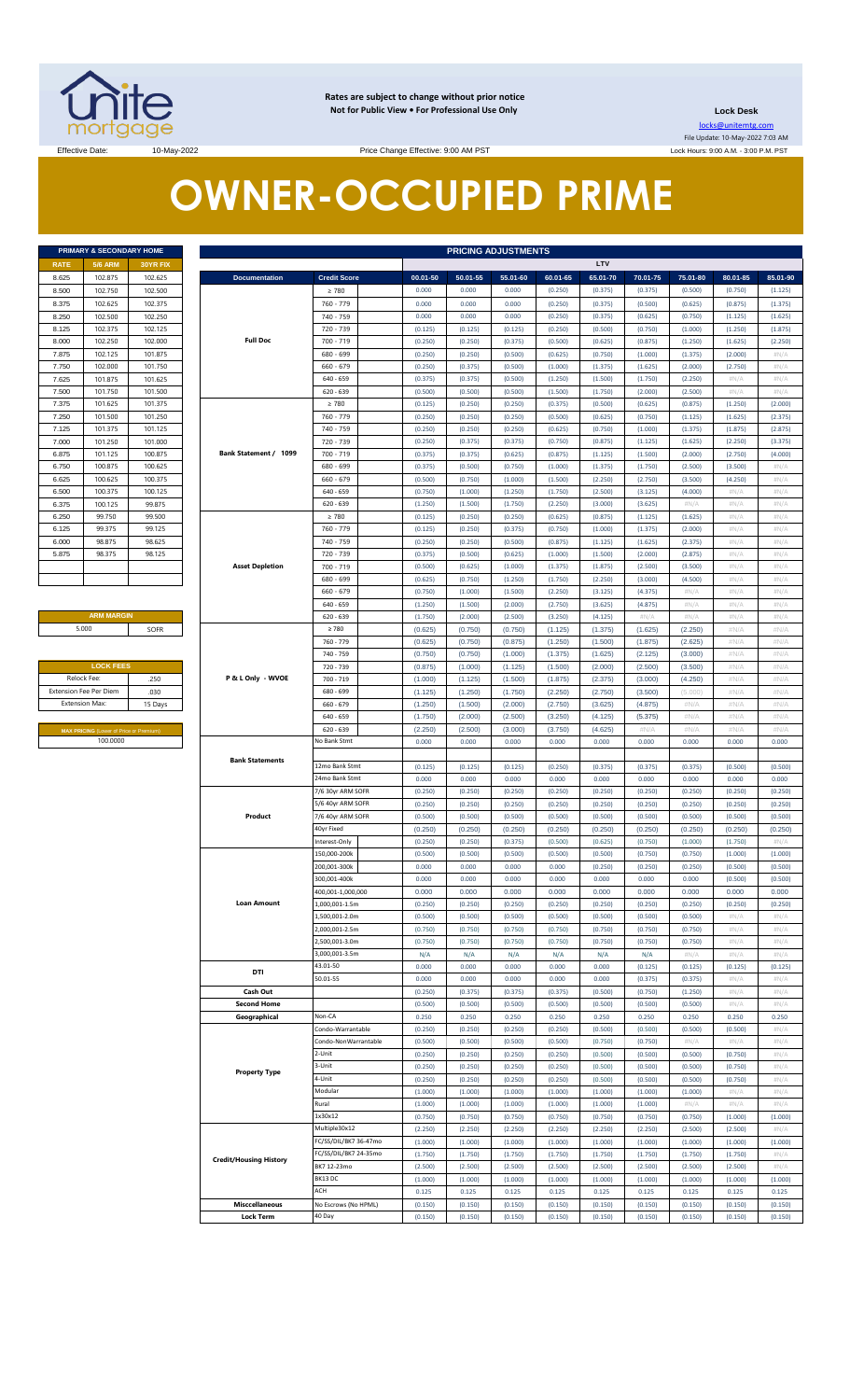

#### [V](https://unitemortgage.com/)isit: https://unitemortgage.com

The pricing engine is the Formal price given, please access it through: **Quick Pricer:** [https://un](https://unitemortgage.com/broker-resources/price-my-loan/)itemortgage.com/broker-resources/price-my-loan/

### **CALL US TODAY: 800-777-1207**

#### **ITIN PRODUCTS AND PRICING**

#### **ITIN PRIME LOANS**

#### **All Pricing is Par all adjustments are Rate adjusments.**

| 30 Year Fixed                                                            |        |        |        |        |        |        |  |  |  |
|--------------------------------------------------------------------------|--------|--------|--------|--------|--------|--------|--|--|--|
| Credit / LTV up to 60% 60.01-65% 65.01-70% 70.01-75% 75.01-80% 80.01-85% |        |        |        |        |        |        |  |  |  |
| > 720                                                                    | 5.875% | 6.125% | 6.250% | 6.500% | 6.750% | 7.125% |  |  |  |
| $700 - 719$                                                              | 6.125% | 6.250% | 6.375% | 6.625% | 6.875% | 7.250% |  |  |  |
| $690 - 699$                                                              | 6.250% | 6.375% | 6.625% | 6.750% | 7.250% | 7.375% |  |  |  |
| $680 - 699$                                                              | 6.250% | 6.375% | 6.625% | 6.750% | 7.250% |        |  |  |  |

|                     | **Rate Adjustments**     |        |              |                       |           |
|---------------------|--------------------------|--------|--------------|-----------------------|-----------|
|                     | SFOO (detached)          | 0.000% |              | 15 year               | $-0.250%$ |
| <b>Property</b>     | 2nd Home (detached)      | 0.000% | Loan         | 20 year               | $-0.125%$ |
| <b>Type</b>         | Condo/Townhome           | 0.500% | <b>Term</b>  | 25 year               | 0.000%    |
|                     | (Attached, No Highrises) |        |              | 30 year               | 0.000%    |
|                     | \$75,000 - \$647,200     | 0.000% | <b>Other</b> | Profit & Loss         | 0.250%    |
| Loan<br><b>Size</b> | \$647,201 - \$750,000    | 0.150% |              | <b>Bank Statement</b> | 0.250%    |
|                     | \$750,001 - \$1,250,000  | 0.300% |              | Cash Out Refi*        | 0.500%    |

| <b>LTV Parameters</b>                                                                                               | <b>LTV Limits</b> | <b>LTV Limits</b> |  |  |  |  |  |
|---------------------------------------------------------------------------------------------------------------------|-------------------|-------------------|--|--|--|--|--|
| \$75,000 - \$647,200                                                                                                | Max 85%*          | Max 85%*          |  |  |  |  |  |
| \$647.201 - \$750.000                                                                                               | Max 80%           | Max 80%           |  |  |  |  |  |
| $$750,001 - $1,250,000$                                                                                             | Max 75%           | Max 75%           |  |  |  |  |  |
| 2nd Home/Condo/Townhome<br>$\alpha$<br><b>Any Gift Funds</b>                                                        | Max 80%           | Max 80%           |  |  |  |  |  |
| *Max 85% in CA, CT, IL, NJ, and NY<br>C3 or better property Condition.<br>3 months reserves required (80.01% - 85%) |                   |                   |  |  |  |  |  |

| Cash Out Refinance* (Not Available in TX) |         |  |  |  |  |  |
|-------------------------------------------|---------|--|--|--|--|--|
| \$75,000 - \$647,200                      | Max 75% |  |  |  |  |  |
| \$647.201 - \$750.000                     | Max 75% |  |  |  |  |  |
| $$750.001 - $1.250.000$                   | Max 70% |  |  |  |  |  |

No bankruptcy, foreclosure, or short sale within 4 years. View our requirements to see criteria to obtain a specific LTV.

#### **ITIN NON PRIME LOANS**

| <b>30 Year Fixed Rates</b> |           |           |           |           |                   |  |  |  |  |
|----------------------------|-----------|-----------|-----------|-----------|-------------------|--|--|--|--|
| Credit / LTV               | up to 60% | 60.01-65% | 65.01-70% | 70.01-75% | 75.01-80%         |  |  |  |  |
| >740                       | 6.125%    | 6.250%    | 6.375%    | 6.750%    | 6.990%            |  |  |  |  |
| 720 - 739                  | 6.250%    | 6.375%    | 6.750%    | 6.875%    | 7.125%            |  |  |  |  |
| $700 - 719$                | 6.375%    | 6.750%    | 6.875%    | 6.990%    | 7.250%            |  |  |  |  |
| 680 - 699                  | 6.750%    | 6.875%    | 6.990%    | 7.125%    | 7.375%            |  |  |  |  |
| 660 - 679                  | 6.875%    | 6.990%    | 7.125%    | 7.250%    | 7.500%            |  |  |  |  |
| 640 - 659                  | 7.500%    | 7.625%    | 7.750%    | 7.875%    |                   |  |  |  |  |
| 620 - 639                  | 8.125%    | 8.250%    | 8.375%    | 8.500%    | <b>Floor Rate</b> |  |  |  |  |
| No Score                   | 8.500%    | 8.625%    | 8.750%    | 8.875%    | 5.450%            |  |  |  |  |
| $600 - 619$                | 9.250%    | 9.375%    | 9.500%    | 9.625%    |                   |  |  |  |  |

|                                   | **'Rate Adjustments**  |           |                              |                       |           |
|-----------------------------------|------------------------|-----------|------------------------------|-----------------------|-----------|
|                                   | SFOO/2nd Home          | 0.000%    | <b>Loan Size</b>             | \$50,000 - \$74,999   | 1.000%    |
| Property                          | Condo/Townhome -       | 0.500%    | (Min. 640)<br>credit if Ioan | \$75,000 - \$647,200  | 0.000%    |
| Note:                             | Attached               |           | $>$ \$510,400)               | \$647.201 - \$750.000 | 0.350%    |
| <b>Highrises not</b><br>eligible. | Multi Family 2-4 units | 0.500%    |                              | < 15 Year Term        | $-0.375%$ |
|                                   | Mobile on Land         | 1.000%    | <b>Term</b>                  | 20 Year Term          | $-0.125%$ |
|                                   | Vacant Land            | <b>NA</b> |                              | > 25 Year Term        | 0.000%    |
|                                   | Owner Occupied         | $0.000\%$ |                              | $LTV < 50\%$          | $-0.125%$ |
| Occupancy                         |                        |           | Other                        | Full Doc              | 0.000%    |
|                                   | Non-Owner              | 1.000%    |                              | All Alternative Doc   | 0.250%    |
|                                   | Occupied (NOO)         |           |                              | Cash-Out Refi*        | 0.500%    |

| <b>LTV Parameters</b>                        | <b>LTV Limits</b> |
|----------------------------------------------|-------------------|
| \$50,000 - \$74.999                          | 70%               |
| \$75,000 - \$647,200                         | 80%               |
| $$647,201 - $750,000 (> 640 \text{ credit})$ | 75%               |
| Condo / Townhome / 2nd Home                  | 75%               |
| <b>Investment property / Multi-Family</b>    | 70%               |
|                                              |                   |

Need 0X30 housing history for 6 months To Qualify for 75.01% - 80%

| Cash Out Refinance (> 640 Credit Min) (Not Available in TX) |         |  |  |  |  |  |  |  |  |  |  |
|-------------------------------------------------------------|---------|--|--|--|--|--|--|--|--|--|--|
| $$50.000 - $74.999$                                         | Max 70% |  |  |  |  |  |  |  |  |  |  |
| \$75,000 - \$647,200                                        | Max 75% |  |  |  |  |  |  |  |  |  |  |
| \$647.201 - \$750.000                                       | Max 70% |  |  |  |  |  |  |  |  |  |  |

| <b>Max Term</b>                       |          |
|---------------------------------------|----------|
| Double Wide Mobile Home               | 20 years |
| NOO <75%                              | 20 years |
| $NOO > = 75.000$                      | 25 Years |
| SF/2nd Home/Condo/Townhome<\$75.000   | 25 Years |
| SF/2nd Home/Condo/Townhome >=\$75,000 | 30 Years |
|                                       |          |
| UW                                    | \$1.795  |

\*If cash-out >\$2,000 after loan payoff, closing costs, and prepaids. Cash-Out Refis not available in TX. High-cost mortgages (12 CFR 1026.32) are ineligible for purchase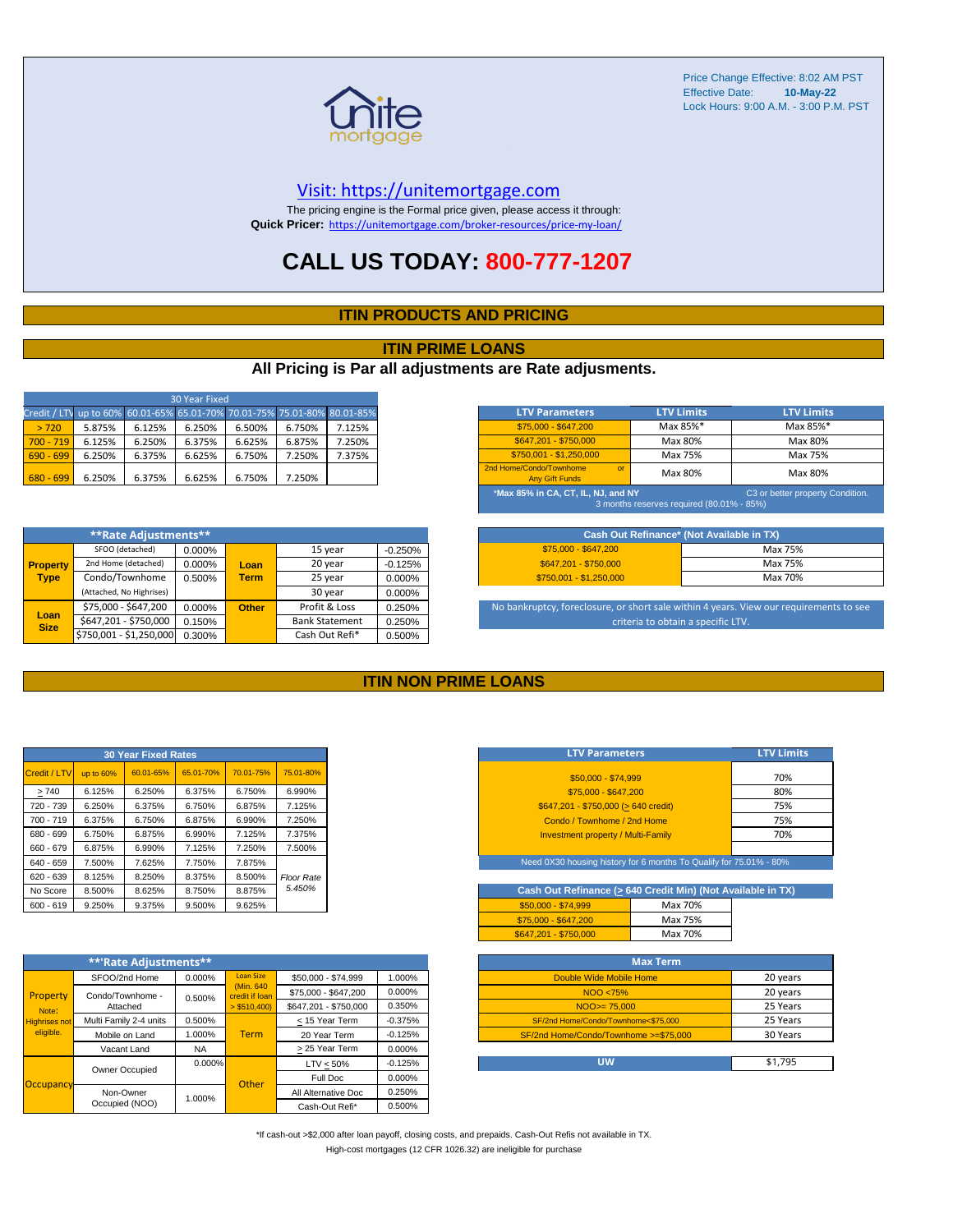



#### [V](https://unitemortgage.com/)isit: https://unitemortgage.com

The pricing engine is the Formal price given, please access it through:

**Quick Pricer:** [https://un](https://unitemortgage.com/broker-resources/price-my-loan/)itemortgage.com/broker-resources/price-my-loan/

# **CALL US TODAY: 800-777-1207**

#### **CONVENTIONAL PRODUCTS AND PRICING**

|       | <b>CONFORMING LOANS</b> |                             |         |                      |                             |         |         |                             |         |         |               |       |                      |                             |         |
|-------|-------------------------|-----------------------------|---------|----------------------|-----------------------------|---------|---------|-----------------------------|---------|---------|---------------|-------|----------------------|-----------------------------|---------|
|       |                         | <b>DU CONF CONV 30 YEAR</b> |         |                      | <b>DU CONF CONV 20 YEAR</b> |         |         | <b>DU CONF CONV 15 YEAR</b> |         |         |               |       |                      | <b>DU CONF CONV 10 YEAR</b> |         |
| Rate  | 10 Day                  | <b>25 Day</b>               | 40 Day  | Rate                 | 10 Day                      | 25 Day  | 40 Day  | Rate                        | 10 Day  | 25 Day  | <b>40 Day</b> | Rate  | 10 Day               | 25 Day                      | 40 Day  |
| 6.250 | (3.750)                 | (3.625)                     | (3.500) | 6.000                | (3.625)                     | (3.500) | (3.375) | 5.125                       | (3.000) | (2.875) | (2.750)       | 5.000 | (2.500)              | (2.375)                     | (2.250) |
| 6.125 | (4.375)                 | (4.250)                     | (4.125) | 5.875                | (3.250)                     | (3.125) | (3.000) | 5.000                       | (2.875) | (2.750) | (2.625)       | 4.875 | (2.125)              | (2.000)                     | (1.875) |
| 6.000 | (4.000)                 | (3.875)                     | (3.750) | 5.750                | (3.000)                     | (2.875) | (2.750) | 4.875                       | (2.375) | (2.250) | (2.125)       | 4.750 | (1.875)              | (1.750)                     | (1.625) |
| 5.875 | (3.625)                 | (3.500)                     | (3.375) | 5.625                | (2.875)                     | (2.750) | (2.625) | 4.750                       | (2.000) | (1.875) | (1.750)       | 4.625 | (1.875)              | (1.750)                     | (1.625) |
| 5.750 | (3.250)                 | (3.125)                     | (3.000) | 5.500                | (2.500)                     | (2.375) | (2.250) | 4.625                       | (1.625) | (1.500) | (1.375)       | 4.500 | (1.750)              | (1.625)                     | (1.500) |
| 5.625 | (3.000)                 | (2.875)                     | (2.750) | 5.375                | (2.000)                     | (1.875) | (1.750) | 4.500                       | (1.500) | (1.375) | (1.250)       | 4.375 | (1.625)              | (1.500)                     | (1.375) |
| 5.500 | (2.750)                 | (2.625)                     | (2.500) | 5.250                | (1.875)                     | (1.750) | (1.625) | 4.375                       | (1.250) | (1.125) | (1.000)       | 4.250 | (1.250)              | (1.125)                     | (1.000) |
| 5.375 | (2.250)                 | (2.125)                     | (2.000) | 5.125                | (2.375)                     | (2.250) | (2.125) | 4.250                       | (1.000) | (0.875) | (0.750)       | 4.125 | (1.625)              | (1.500)                     | (1.375) |
| 5.250 | (1.625)                 | (1.500)                     | (1.375) | 5.000                | (2.125)                     | (2.000) | (1.875) | 4.125                       | (0.625) | (0.500) | (0.375)       | 4.000 | (1.125)              | (1.000)                     | (0.875) |
| 5.125 | (1.500)                 | (1.375)                     | (1.250) | 4.875                | (1.625)                     | (1.500) | (1.375) | 4.000                       | (0.250) | (0.125) | 0.000         | 3.875 | (0.500)              | (0.375)                     | (0.250) |
| 5.000 | (1.000)                 | (0.875)                     | (0.750) | 4.750                | (1.125)                     | (1.000) | (0.875) | 3.875                       | 0.250   | 0.375   | 0.500         | 3.750 | 0.000                | 0.125                       | 0.250   |
| 4.875 | (0.500)                 | (0.375)                     | (0.250) | 4.625                | (0.625)                     | (0.500) | (0.375) | 3.750                       | 1.000   | 1.125   | 1.250         | 3.625 | 0.875                | 1.000                       | 1.125   |
|       |                         |                             |         |                      |                             |         |         |                             |         |         |               |       |                      |                             |         |
|       |                         | LP CONF CONV 30 YEAR        |         | LP CONF CONV 20 YEAR |                             |         |         | <b>LP CONF CONV 15 YEAR</b> |         |         |               |       | LP CONF CONV 10 YEAR |                             |         |
| Rate  | 10 Day                  | 25 Day                      | 40 Day  | Rate                 | 10 Day                      | 25 Day  | 40 Day  | Rate                        | 10 Day  | 25 Day  | 40 Day        | Rate  | 10 Day               | 25 Day                      | 40 Day  |
| 6.250 | (3.750)                 | (3.625)                     | (3.500) | 6.000                | (3.375)                     | (3.250) | (3.125) | 5.125                       | (2.750) | (2.625) | (2.500)       | 5.000 | (2.375)              | (2.250)                     | (2.125) |
| 6.125 | (4.125)                 | (4.000)                     | (3.875) | 5.875                | (3.125)                     | (3.000) | (2.875) | 5.000                       | (2.625) | (2.500) | (2.375)       | 4.875 | (2.000)              | (1.875)                     | (1.750) |
| 6.000 | (3.750)                 | (3.625)                     | (3.500) | 5.750                | (2.875)                     | (2.750) | (2.625) | 4.875                       | (2.250) | (2.125) | (2.000)       | 4.750 | (1.625)              | (1.500)                     | (1.375) |
| 5.875 | (3.375)                 | (3.250)                     | (3.125) | 5.625                | (2.625)                     | (2.500) | (2.375) | 4.750                       | (1.875) | (1.750) | (1.625)       | 4.625 | (1.750)              | (1.625)                     | (1.500) |
| 5.750 | (2.875)                 | (2.750)                     | (2.625) | 5.500                | (2.250)                     | (2.125) | (2.000) | 4.625                       | (1.500) | (1.375) | (1.250)       | 4.500 | (1.625)              | (1.500)                     | (1.375) |
| 5.625 | (2.750)                 | (2.625)                     | (2.500) | 5.375                | (1.875)                     | (1.750) | (1.625) | 4.500                       | (1.375) | (1.250) | (1.125)       | 4.375 | (1.500)              | (1.375)                     | (1.250) |
| 5.500 | (2.500)                 | (2.375)                     | (2.250) | 5.250                | (1.625)                     | (1.500) | (1.375) | 4.375                       | (0.875) | (0.750) | (0.625)       | 4.250 | (1.125)              | (1.000)                     | (0.875) |
| 5.375 | (2.000)                 | (1.875)                     | (1.750) | 5.125                | (1.625)                     | (1.500) | (1.375) | 4.250                       | (0.500) | (0.375) | (0.250)       | 4.125 | (0.625)              | (0.500)                     | (0.375) |
| 5.250 | (1.500)                 | (1.375)                     | (1.250) | 5.000                | (1.625)                     | (1.500) | (1.375) | 4.125                       | 0.000   | 0.125   | 0.250         | 4.000 | (0.500)              | (0.375)                     | (0.250) |
| 5.125 | (1.375)                 | (1.250)                     | (1.125) | 4.875                | (1.375)                     | (1.250) | (1.125) | 4.000                       | 0.250   | 0.375   | 0.500         | 3.875 | 0.000                | 0.125                       | 0.250   |
| 5.000 | (0.875)                 | (0.750)                     | (0.625) | 4.750                | (0.875)                     | (0.750) | (0.625) | 3.875                       | 0.750   | 0.875   | 1.000         | 3.750 | 0.625                | 0.750                       | 0.875   |
| 4.875 | (0.375)                 | (0.250)                     | (0.125) | 4.625                | (0.375)                     | (0.250) | (0.125) | 3.750                       | 1.125   | 1.250   | 1.375         | 3.625 | 1.250                | 1.375                       | 1.500   |

#### **HIGH BALANCE CONFORMING**

|       | <b>DU HIGH BALANCE 30 YEAR</b> |         |               |       | <b>DU HIGH BALANCE 15 YEAR</b> |               |               |      | <b>DU HIGH BALANCE 20 YEAR</b> |              |        | <b>DU HIGH BALANCE 10 YEAR</b> |        |          |               |
|-------|--------------------------------|---------|---------------|-------|--------------------------------|---------------|---------------|------|--------------------------------|--------------|--------|--------------------------------|--------|----------|---------------|
| Rate  | 10 Day                         | 25 Day  | <b>40 Day</b> | Rate  | <b>10 Day</b>                  | <b>25 Day</b> | <b>40 Day</b> | Rate | 10 Day                         | $25$ Day     | 40 Day | Rate                           | 10 Day | $25$ Day | <b>40 Day</b> |
| 6.375 | (3.000)                        | (2.875) | (2.750)       | 5.250 | 0.500                          | 0.625         | 0.750         |      |                                |              |        |                                |        |          |               |
| 6.250 | (2.875)                        | (2.750) | (2.625)       | 5.125 | 0.500                          | 0.625         | 0.750         |      |                                |              |        |                                |        |          |               |
| 6.125 | (2.625)                        | (2.500) | (2.375)       | 5.000 | (1.750)                        | (1.625)       | (1.500)       |      |                                |              |        |                                |        |          |               |
| 6.000 | (2.500)                        | (2.375) | (2.250)       | 4.875 | (1.375)                        | (1.250)       | (1.125)       |      |                                |              |        |                                |        |          |               |
| 5.875 | (2.375)                        | (2.250) | (2.125)       | 4.750 | (1.000)                        | (0.875)       | (0.750)       |      |                                |              |        |                                |        |          |               |
| 5.750 | (2.000)                        | (1.875) | (1.750)       | 4.625 | (0.625)                        | (0.500)       | (0.375)       |      |                                | <b>SUCHA</b> |        |                                |        |          |               |
| 5.625 | (1.625)                        | (1.500) | (1.375)       | 4.500 | (0.375)                        | (0.250)       | (0.125)       |      |                                |              |        |                                |        |          |               |
| 5.500 | (1.250)                        | (1.125) | (1.000)       | 4.375 | 0.000                          | 0.125         | 0.250         |      |                                |              |        |                                |        |          |               |
| 5.375 | (1.000)                        | (0.875) | (0.750)       | 4.250 | 0.500                          | 0.625         | 0.750         |      |                                |              |        |                                |        |          |               |
| 5.250 | (0.750)                        | (0.625) | (0.500)       | 4.125 | 0.875                          | 1.000         | 1.125         |      |                                |              |        |                                |        |          |               |
| 5.125 | (0.250)                        | (0.125) | 0.000         | 4.000 | 1.250                          | 1.375         | 1.500         |      |                                |              |        |                                |        |          |               |
| 5.000 | 0.125                          | 0.250   | 0.375         | 3.875 | L.625                          | 1.750         | 1.875         |      |                                |              |        |                                |        |          |               |

Agency Underwriting Fee: \$ 1,095 \* NJ and WA Origination Fee \$1,195 \* NC Commitment Fee \$1,195



**MAX NET PRICING IS 104.000 HIGH BALANCE MAX NET PRICING IS 103.000 Rates and pricing are subject to change without notice.** All Rights Reserved. 05.2022 This document is limited to current Unite Mortgage Wholesale Lending Solutions, and should not be intended as legal advice, legal opinion, or any other advice on specific facts or circumstances. Such policy and practice ar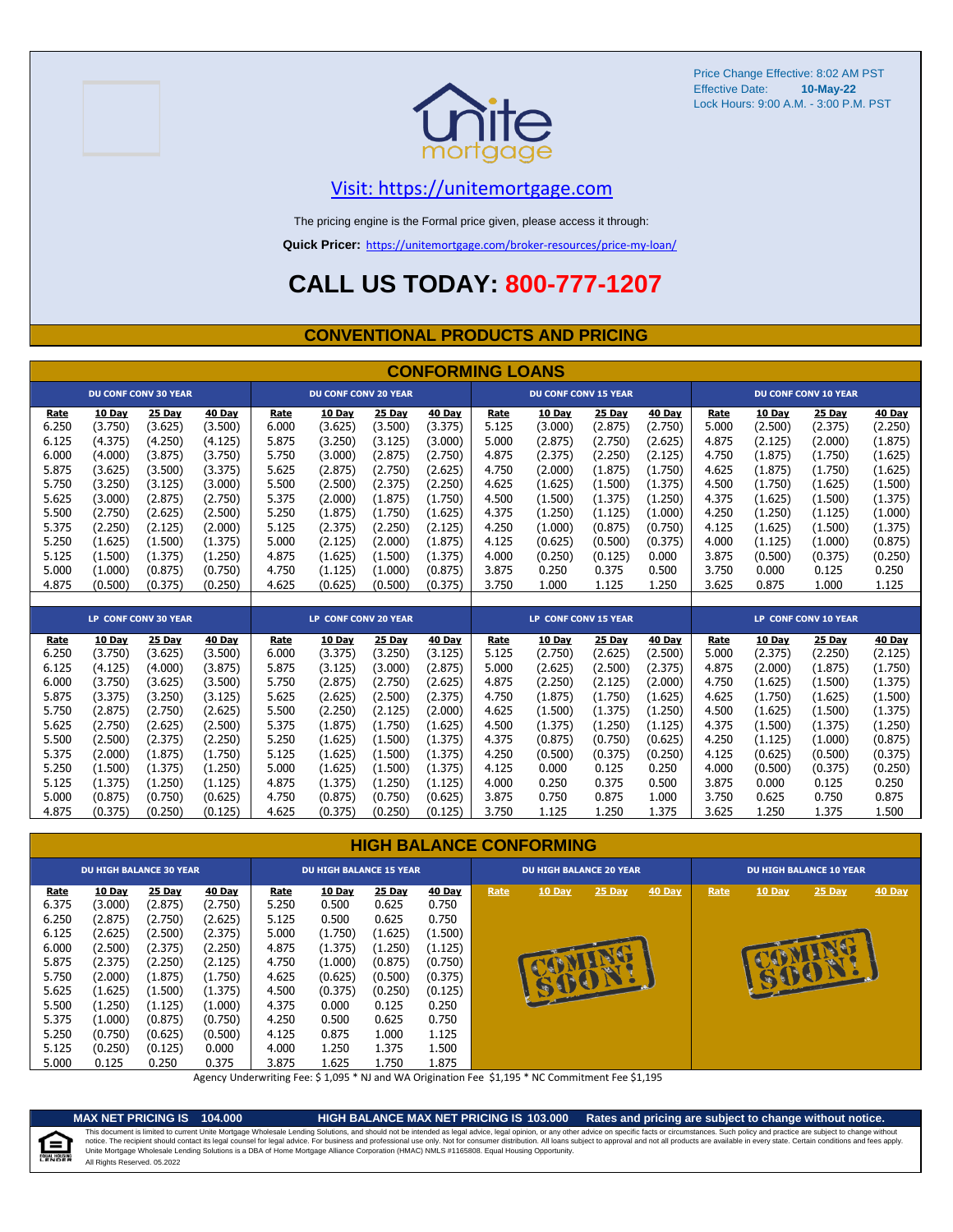



#### [V](https://unitemortgage.com/)isit: https://unitemortgage.com

The pricing engine is the Formal price given, please access it through:

**Quick Pricer:** [https://un](https://unitemortgage.com/broker-resources/price-my-loan/)itemortgage.com/broker-resources/price-my-loan/

# **CALL US TODAY: 800-777-1207**

|                                                                                       | <b>HOME AFFORDABLE PRODUCTS</b>                                                                           |                                                                                                           |                                                                                                           |                                                                                       |                                                                                                           |                                                                                                         |                                                                                                         |                                                                                       |                                                                                                           |                                                                                                           |                                                                                                           |      |                                     |  |
|---------------------------------------------------------------------------------------|-----------------------------------------------------------------------------------------------------------|-----------------------------------------------------------------------------------------------------------|-----------------------------------------------------------------------------------------------------------|---------------------------------------------------------------------------------------|-----------------------------------------------------------------------------------------------------------|---------------------------------------------------------------------------------------------------------|---------------------------------------------------------------------------------------------------------|---------------------------------------------------------------------------------------|-----------------------------------------------------------------------------------------------------------|-----------------------------------------------------------------------------------------------------------|-----------------------------------------------------------------------------------------------------------|------|-------------------------------------|--|
| <b>DU HOMEREADY 30 YEAR</b>                                                           |                                                                                                           |                                                                                                           |                                                                                                           | <b>DU HOMEREADY HIGH BALANCE 30 YEAR</b>                                              |                                                                                                           |                                                                                                         |                                                                                                         | <b>LP HOME POSSIBLE 30 YEAR</b>                                                       |                                                                                                           |                                                                                                           |                                                                                                           |      | LP HOME COOLDIE PICH MANNET 30 TEAR |  |
| Rate<br>6.000<br>5.875<br>5.750<br>5.625<br>5.500<br>5.375<br>5.250<br>5.125<br>5.000 | 25 Day<br>(3.750)<br>(3.250)<br>(3.000)<br>(2.750)<br>(2.375)<br>(1.875)<br>(1.500)<br>(1.250)<br>(1.000) | 40 Day<br>(3.625)<br>(3.125)<br>(2.875)<br>(2.625)<br>(2.250)<br>(1.750)<br>(1.375)<br>(1.125)<br>(0.875) | 55 Day<br>(3.500)<br>(3.000)<br>(2.750)<br>(2.500)<br>(2.125)<br>(1.625)<br>(1.250)<br>(1.000)<br>(0.750) | Rate<br>6.125<br>6.000<br>5.875<br>5.750<br>5.625<br>5.500<br>5.375<br>5.250<br>5.125 | 25 Day<br>(2.375)<br>(2.250)<br>(2.250)<br>(2.000)<br>(1.500)<br>(1.250)<br>(0.875)<br>(0.625)<br>(0.125) | 40 Day<br>(2.250)<br>(2.125)<br>(2.125)<br>(1.875)<br>(1.375)<br>(1.125)<br>(0.750)<br>(0.500)<br>0.000 | 55 Day<br>(2.125)<br>(2.000)<br>(2.000)<br>(1.750)<br>(1.250)<br>(1.000)<br>(0.625)<br>(0.375)<br>0.125 | Rate<br>6.000<br>5.875<br>5.750<br>5.625<br>5.500<br>5.375<br>5.250<br>5.125<br>5.000 | 25 Day<br>(3.750)<br>(3.375)<br>(3.000)<br>(2.750)<br>(2.500)<br>(2.000)<br>(1.500)<br>(1.250)<br>(0.875) | 40 Day<br>(3.625)<br>(3.250)<br>(2.875)<br>(2.625)<br>(2.375)<br>(1.875)<br>(1.375)<br>(1.125)<br>(0.750) | 55 Day<br>(3.500)<br>(3.125)<br>(2.750)<br>(2.500)<br>(2.250)<br>(1.750)<br>(1.250)<br>(1.000)<br>(0.625) | Rate | 0<br>Day<br><b>ARA</b>              |  |
| 4.875                                                                                 | (0.375)                                                                                                   | (0.250)                                                                                                   | (0.125)                                                                                                   | 5.000                                                                                 | 0.125                                                                                                     | 0.250                                                                                                   | 0.375                                                                                                   | 4.875                                                                                 | (0.375)                                                                                                   | (0.250)                                                                                                   | (0.125)                                                                                                   |      |                                     |  |

| <b>HOME READY AND HOMEPOSSIBLE CAP LIMITS</b>      |      |       |                                                                                       |      |      |       |       |       |              |  |  |
|----------------------------------------------------|------|-------|---------------------------------------------------------------------------------------|------|------|-------|-------|-------|--------------|--|--|
|                                                    |      |       | LTV <=60 60.01 - 65 65.01 - 70 70.01 - 75 75.01 - 80 80.01 - 85 85.01 - 90 90.01 - 95 |      |      |       |       |       | $95.01 - 97$ |  |  |
| HomeReady/Home Possible FICO >=680 Adjustment Caps | .500 | 1.500 | .500                                                                                  | .500 | .500 | 0.000 | 0.000 | 0.000 | 0.000        |  |  |
| HomeReady/Home Possible FICO <680 Adjustment Caps  | .500 | 1.500 | .500                                                                                  | .500 | .500 | .500  | .500  | 1.500 | 1.500        |  |  |

Agency Underwriting Fee: \$ 1,095 \* NJ and WA Origination Fee \$1,195 \* NC Commitment Fee \$1,195

E

**MAX NET PRICING IS 104.000 HIGH BALANCE MAX NET PRICING IS 103.000 Rates and pricing are subject to change without notice.**

All Rights Reserved. 05.2022 This document is limited to current Unite Mortgage Wholesale Lending Solutions, and should not be intended as legal advice, legal opinion, or any other advice on specific facts or circumstances. Such policy and practice ar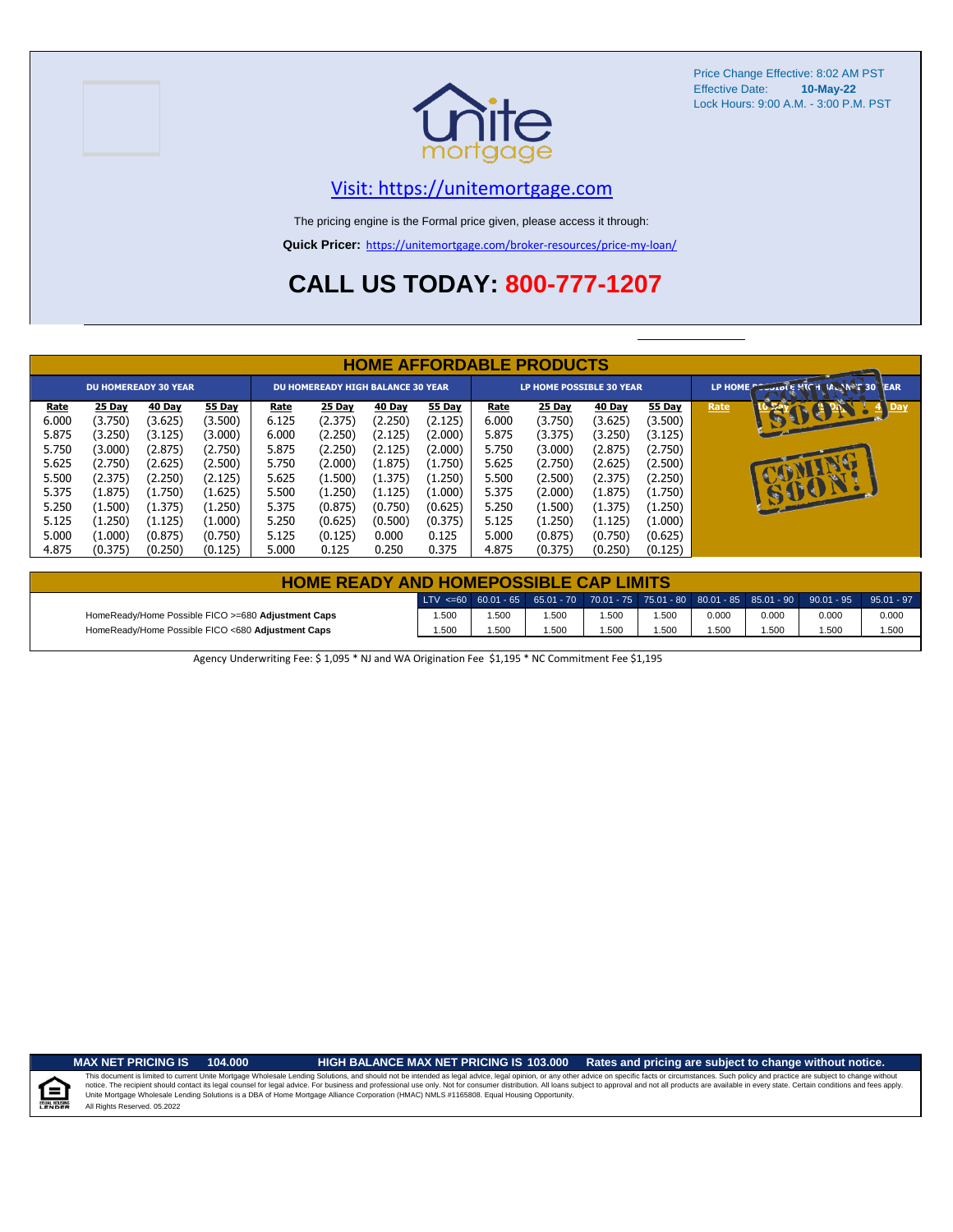

### [V](https://unitemortgage.com/)isit: https://unitemortgage.com

The pricing engine is the Formal price given, please access it through:

**Quick Pricer:** [https://un](https://unitemortgage.com/broker-resources/price-my-loan/)itemortgage.com/broker-resources/price-my-loan/

# **CALL US TODAY: 800-777-1207**

|                              | <b>CONVENTIONAL PRICING ADJUSTMENTS</b>                         |                                                                                        |              |                         |              |              |              |                    |              |                                                           |              |  |
|------------------------------|-----------------------------------------------------------------|----------------------------------------------------------------------------------------|--------------|-------------------------|--------------|--------------|--------------|--------------------|--------------|-----------------------------------------------------------|--------------|--|
| Credit Score / LTV           |                                                                 | Loan Terms > 15 years                                                                  | $LTV \le 60$ | $60.01 - 70$            | $70.01 - 75$ | $75.01 - 80$ | $80.01 - 85$ | $85.01 - 90$       | $90.01 - 95$ | $95.01 - 97$                                              | >97.00%      |  |
| 740+                         |                                                                 |                                                                                        | 0.000        | 0.250                   | 0.250        | 0.500        | 0.250        | 0.250              | 0.250        | 0.750                                                     | 0.750        |  |
| 720 - 739                    |                                                                 |                                                                                        | 0.000        | 0.250                   | 0.500        | 0.750        | 0.500        | 0.500              | 0.500        | 1.000                                                     | 1.000        |  |
| 700 - 719                    |                                                                 |                                                                                        | 0.000        | 0.500                   | 1.000        | 1.250        | 1.000        | 1.000              | 1.000        | 1.500                                                     | 1.500        |  |
| 680 - 699                    |                                                                 |                                                                                        | 0.000        | 0.500                   | 1.250        | 1.750        | 1.500        | 1.250              | 1.250        | 1.500                                                     | 1.500        |  |
| 660 - 679                    |                                                                 |                                                                                        | 0.000        | 1.000                   | 2.250        | 2.750        | 2.750        | 2.250              | 2.250        | 2.250                                                     | 2.250        |  |
| 640 - 659                    |                                                                 |                                                                                        | 0.500        | 1.250                   | 2.750        | 3.000        | 3.250        | 2.750              | 2.750        | 2.750                                                     | 2.750        |  |
| 620-639                      |                                                                 |                                                                                        | 0.500        | 1.500                   | 3.000        | 3.000        | 3.250        | 3.250              | 3.250        | 3.500                                                     | 3.500        |  |
|                              |                                                                 | Cash Out (Ex. Student Loan Only) All Loan Terms. Cumulative with above adjust.         | $LTV \le 60$ | $60.01 - 70$            | $70.01 - 75$ | $75.01 - 80$ |              |                    |              |                                                           |              |  |
| $740+$                       |                                                                 |                                                                                        | 0.375        | 0.625                   | 0.625        | 0.875        |              |                    |              |                                                           |              |  |
| 720 - 739                    |                                                                 |                                                                                        | 0.375        | 1.000                   | 1.000        | 1.125        |              |                    |              |                                                           |              |  |
| 700 - 719                    |                                                                 |                                                                                        | 0.375        | 1.000                   | 1.000        | 1.125        |              |                    |              |                                                           |              |  |
| 680 - 699                    |                                                                 |                                                                                        | 0.375        | 1.125                   | 1.125        | 1.750        |              |                    |              |                                                           |              |  |
| 660 - 679                    |                                                                 |                                                                                        | 0.625        | 1.125                   | 1.125        | 1.875        |              |                    |              |                                                           |              |  |
| 640 - 659                    |                                                                 |                                                                                        | 0.625        | 1.625                   | 1.625        | 2.625        |              |                    |              |                                                           |              |  |
| $620 - 639$                  |                                                                 |                                                                                        | 0.625        | 1.625                   | 1.625        | 3.125        |              |                    |              |                                                           |              |  |
|                              | All Loan Terms<br><b>Other Price Adjustments</b>                | Cumulative with above adjustments                                                      | $LTV < =60$  | $60.01 - 65$            | $65.01 - 70$ | $70.01 - 75$ | $75.01 - 80$ | $80.01 - 85$       | $85.01 - 90$ | $90.01 - 95$                                              | $95.01 - 97$ |  |
|                              | High Balance Purchase and R/T Refinance                         |                                                                                        | 0.500        | 0.750                   | 0.750        | 0.750        | 1.000        | 1.000              | 1.000        | 1.000                                                     | 1.000        |  |
|                              | High Balance Cash-Out Refinance                                 |                                                                                        | 1.250        | 1.500                   | 1.500        | 1.500        | 1.750        | <b>NA</b>          | <b>NA</b>    | <b>NA</b>                                                 | <b>NA</b>    |  |
|                              | High Balance ARMs (Adjustment Based on CLTV)                    |                                                                                        | 0.750        | 0.750                   | 0.750        | 0.750        | 1.500        | 1.500              | 1.500        | 1.750                                                     | 1.750        |  |
| <b>ARMs</b>                  |                                                                 |                                                                                        | 0.000        | 0.000                   | 0.000        | 0.000        | 0.000        | 0.000              | 0.000        | 0.250                                                     | <b>NA</b>    |  |
|                              | HomeReady/Home Possible FICO >=680 Adjustment Caps              |                                                                                        | 1.500        | 1.500                   | 1.500        | 1.500        | 1.500        | 0.000              | 0.000        | 0.000                                                     | 0.000        |  |
|                              | HomeReady/Home Possible FICO <680 Adjustment Caps               |                                                                                        | 1.500        | 1.500                   | 1.500        | 1.500        | 1.500        | 1.500              | 1.500        | 1.500                                                     | 1.500        |  |
| <b>Investment Properties</b> |                                                                 |                                                                                        | 2.125        | 2.125                   | 2.125        | 2.125        | 3.375        | 4.125              | <b>NA</b>    | <b>NA</b>                                                 | <b>NA</b>    |  |
| Second Home                  |                                                                 |                                                                                        | 1.125        | 1.625                   | 1.625        | 2.125        | 3.375        | 4.125              | 4.125        | 4.125                                                     | 4.125        |  |
| Manufactured home            |                                                                 |                                                                                        | 0.500        | 0.500                   | 0.500        | 0.500        | 0.500        | 0.500              | 0.500        | 0.500                                                     | 0.500        |  |
|                              | 2-4 Unit Properties (3-4 unit max LTV is 75% (DU) and 80% (LP)) |                                                                                        | 1.000        | 1.000                   | 1.000        | 1.000        | 1.000        | 1.000              | <b>NA</b>    | <b>NA</b>                                                 | <b>NA</b>    |  |
|                              |                                                                 | Condos - Loan Terms > 15Y (does not apply to Detached building types)                  | 0.000        | 0.000                   | 0.000        | 0.000        | 0.750        | 0.750              | 0.750        | 0.750                                                     | 0.750        |  |
|                              |                                                                 | Escrow Waiver (LTV >80% not available in NM, LTV >90% does not apply to HB Nationwide) | 0.000        | 0.000                   | 0.000        | 0.000        | 0.000        | 0.000              | 0.000        | 0.000                                                     | <b>NA</b>    |  |
|                              | UW Waiver Fee (ALL LTV) - based on loan size                    |                                                                                        |              |                         |              |              |              |                    |              |                                                           |              |  |
|                              |                                                                 |                                                                                        |              |                         |              |              |              |                    |              |                                                           |              |  |
|                              |                                                                 | <b>ALL SUBORDINATE FINANCING</b>                                                       |              |                         |              | .375%        |              |                    |              |                                                           |              |  |
|                              | <b>LTV Range</b>                                                | <b>CLTV Range</b>                                                                      |              | Credit Score < 720      |              |              |              | Credit Score > 720 |              |                                                           |              |  |
|                              | $\leq 65.00\%$                                                  | $80.01\% - 95.00\%$                                                                    |              | 0.500                   |              |              |              | 0.250              |              |                                                           |              |  |
|                              | $65.01\% - 75.00\%$                                             | $80.01\% - 95.00\%$                                                                    |              | 0.750                   |              |              |              | 0.500              |              |                                                           |              |  |
|                              | 75.01% - 95.00%                                                 | $90.01\% - 95.00\%$                                                                    |              | 1.000                   |              |              |              | 0.750              |              |                                                           |              |  |
|                              | 75.01% - 90.00%<br>76.01% - 90.00%                              |                                                                                        |              |                         | 1.000        |              |              | 0.750              |              |                                                           |              |  |
|                              | ≤ 95.00%                                                        |                                                                                        | 1.500        |                         |              |              | 1.500        |                    |              |                                                           |              |  |
|                              |                                                                 |                                                                                        |              |                         |              |              |              |                    |              |                                                           |              |  |
|                              |                                                                 | <b>LOCK EXTENSIONS - RELOCKS - OTHER CHANGES</b>                                       |              |                         |              |              |              |                    |              |                                                           |              |  |
|                              |                                                                 |                                                                                        |              | <b>Lock Extensions:</b> |              |              |              |                    |              |                                                           |              |  |
| 1-4 days                     |                                                                 |                                                                                        |              |                         |              |              |              |                    |              |                                                           |              |  |
| 5 days                       |                                                                 | 0.125                                                                                  |              |                         |              |              |              |                    |              | 10 Day Lock Expires:                                      | 05/20/22     |  |
| 7 days                       |                                                                 | 0.187                                                                                  |              |                         |              |              |              |                    |              | 25 Day Lock Expires:                                      | 06/04/22     |  |
|                              |                                                                 | 0.052                                                                                  |              |                         |              |              |              |                    |              | $\sim$ B $\sim$ $\sim$ $\sim$ $\sim$ $\sim$ $\sim$ $\sim$ | 0.011010     |  |

| 10 days                                     | 0.250                 |                                                   | 40 Dav Lock Expires:<br>06/19/22                                                     |
|---------------------------------------------|-----------------------|---------------------------------------------------|--------------------------------------------------------------------------------------|
| 15 days                                     | 0.375                 |                                                   |                                                                                      |
| Relocks:                                    | <b>Other Changes:</b> |                                                   |                                                                                      |
| Worse Case pricing plus additional .250 hit | Loan Program          | Worse Case if moving into different delivery type |                                                                                      |
|                                             | Rate Change           | Not subject to worse case pricing                 | Locks expiring on a non business day are<br>good through the following business day. |

Agency Underwriting Fee: \$ 1,095 \* NJ and WA Origination Fee \$1,195 \* NC Commitment Fee \$1,195

| NDE |
|-----|

All Rights Reserved. 05.2022

| MAX NET PRICING IS | 104.000 | Rates and prices are subject to change without notice.                                                                                                                                                                         | $25/30$ YR.: | 2.960% 1 YR Libor: | 0.360% |
|--------------------|---------|--------------------------------------------------------------------------------------------------------------------------------------------------------------------------------------------------------------------------------|--------------|--------------------|--------|
|                    |         | This document is limited to current Unite Mortgage Wholesale Lending Solutions, and should not be intended as legal advice, legal opinion, or any other advice on specific facts or circumstances. Such policy and practice ar |              |                    |        |
|                    |         | notice. The recipient should contact its legal counsel for legal advice. For business and professional use only. Not for consumer distribution. All loans subject to approval and not all products are available in every stat |              |                    |        |
|                    |         | Unite Mortgage Wholesale Lending Solutions is a DBA of Home Mortgage Alliance Corporation (HMAC) NMLS #1165808. Equal Housing Opportunity.                                                                                     |              |                    |        |

APOR: 15/20 YR.: 2.500% 1 YR CMT: 0.120%